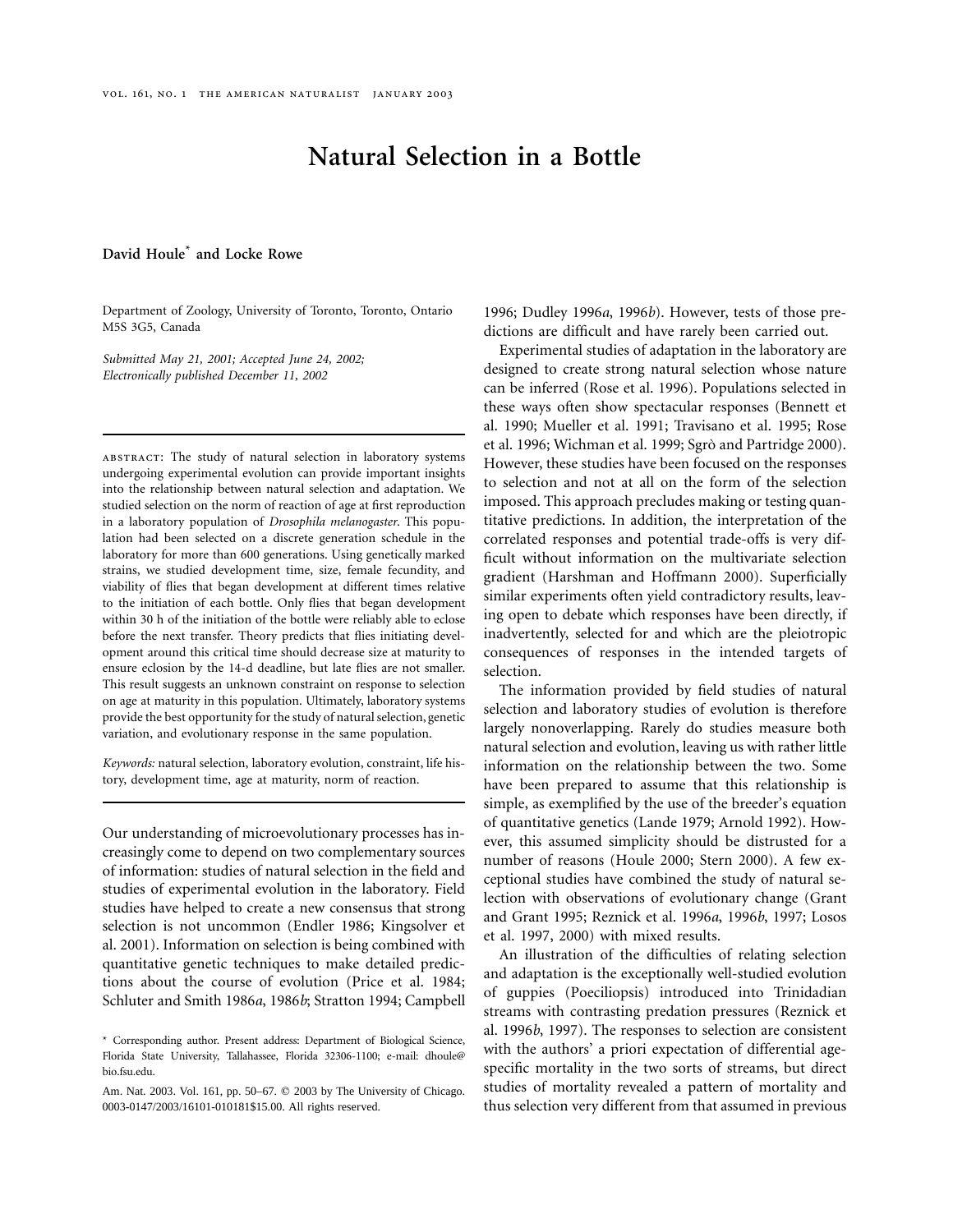work (Reznick et al. 1996*a*). Although this alternative pattern of mortality may yet prove to be a cause of the consistent and rapid responses to selection observed in this system, gaps remain in the interpretation of even this wellstudied system.

In this article, we suggest that the study of natural selection in a laboratory setting is the best method of making the link between natural selection and evolution and may thus permit predictive and rigorous study of adaptation. The same control that allows the experimenter to tailor novel selective pressures permits the characterization of those selective pressures with greater accuracy than is generally possible in the field. We characterize some aspects of natural selection in a longtime laboratory population to illustrate the advantages of studying natural selection in the laboratory.

We have made direct measurements of the fitness consequences of variation in the timing of female reproduction in a pair of naturally selected laboratory populations of *Drosophila melanogaster*, derived from a population called IV. The IV population has been maintained in essentially the same environment since the ancestral population was founded from wild North American flies 25 yr and more than 600 fly generations ago. Previous studies have demonstrated adaptation of *Drosophila* to laboratory environments (Frankham and Loebel 1992; Latter and Mulley 1995; Sgrò and Partridge 2000), and we presume that the IV population has also evolved since capture. In this work, however, our purpose is to characterize the current selective environment and the correspondence of life-history traits to their predicted optima, not to infer anything about past responses to selection.

For this population of flies, the most important feature of the laboratory regime is that transfers of adult flies to new medium are made on a schedule that allows the completion of only one generation per transfer. In nature, populations of *D. melanogaster* have overlapping generations. Therefore, part of the adaptive challenge the IV population faces is the change from overlapping to discrete generations. We therefore expect that the timing of metamorphosis is an important target of natural selection. A theoretical framework for predicting the optimal norm of reaction for life-history transitions in such contexts has been well worked out (Rowe and Ludwig 1991; Rowe et al. 1994).

In the IV population, the challenge faced by individuals differs greatly depending on when they start development relative to the age of the culture. An egg that begins development immediately after transfer to new medium has ample time to complete development at a large size. However, an egg laid some days later faces a desperate struggle to complete its development in time for the next transfer.

Therefore, the optimal age at maturity must be a function of the time that an egg begins development.

Potential costs and benefits of delaying metamorphosis are clear from previous work on *Drosophila* life history. A major cost of delay is the risk of not eclosing as an adult in the allotted 14-d period. The IV population is crowded, and crowding can cause high mortality at the egg, larval, and pupal stages (Sang 1949*a*, 1949*b*; Chiang and Hodson 1950; Bakker 1961; Kondrashov and Houle 1994). A second likely cost of delay is therefore increased preadult mortality. As the medium is consumed, harmful waste products also build up (Borash et al. 1998), suggesting that growth rate will decline over time. Finally, given that maximal egg production is not reached for a few days after eclosion (Ashburner 1989), females that eclose well before transfer would gain an additional fecundity advantage. This factor could be even more important for males, since matings obtained well before transfer may still benefit them. On the other side of the equation, increasing the larval period increases adult size (Bakker 1969; Nunney 1996), and size is highly correlated with female fecundity (Roff 1981; Zwaan et al. 1995*a*) and male mating success (Partridge et al. 1987; Santos 1996). Late eclosion may also avoid mortality and other costs to the adults before transfer (Joshi et al. 1998*a*, 1998*b*). Finally, females eclosing more than a few days before transfer may lose additional fitness as a result of wastage of eggs.

Our approach to measuring natural selection utilizes two genetically marked populations derived from the original IV population. Marked populations of flies that differ in the starting time of development are followed into adulthood. This method allows us to quantify the importance of most of the hypothesized costs and benefits of altered time of eclosion listed above. Most important, these studies can be performed in the environment in which the IV population has been evolving for more than 600 generations.

## **Methods**

#### *General Experimental Design*

The basic design of the experiments is shown in figure 1. In each case, eggs of the genotype of interest, referred to as the "pulse genotype," were introduced into rearing bottles during a brief period of time. Flies of the complementary, or push, genotype were allowed to lay eggs in the same bottles during the rest of the time to provide the background competition that forms an essential part of the selective environment in which the flies evolved. This general approach has been used previously by Sang (1949*b*) in his studies of larval ecology. The introduction of complementary genotypes was accomplished in two dif-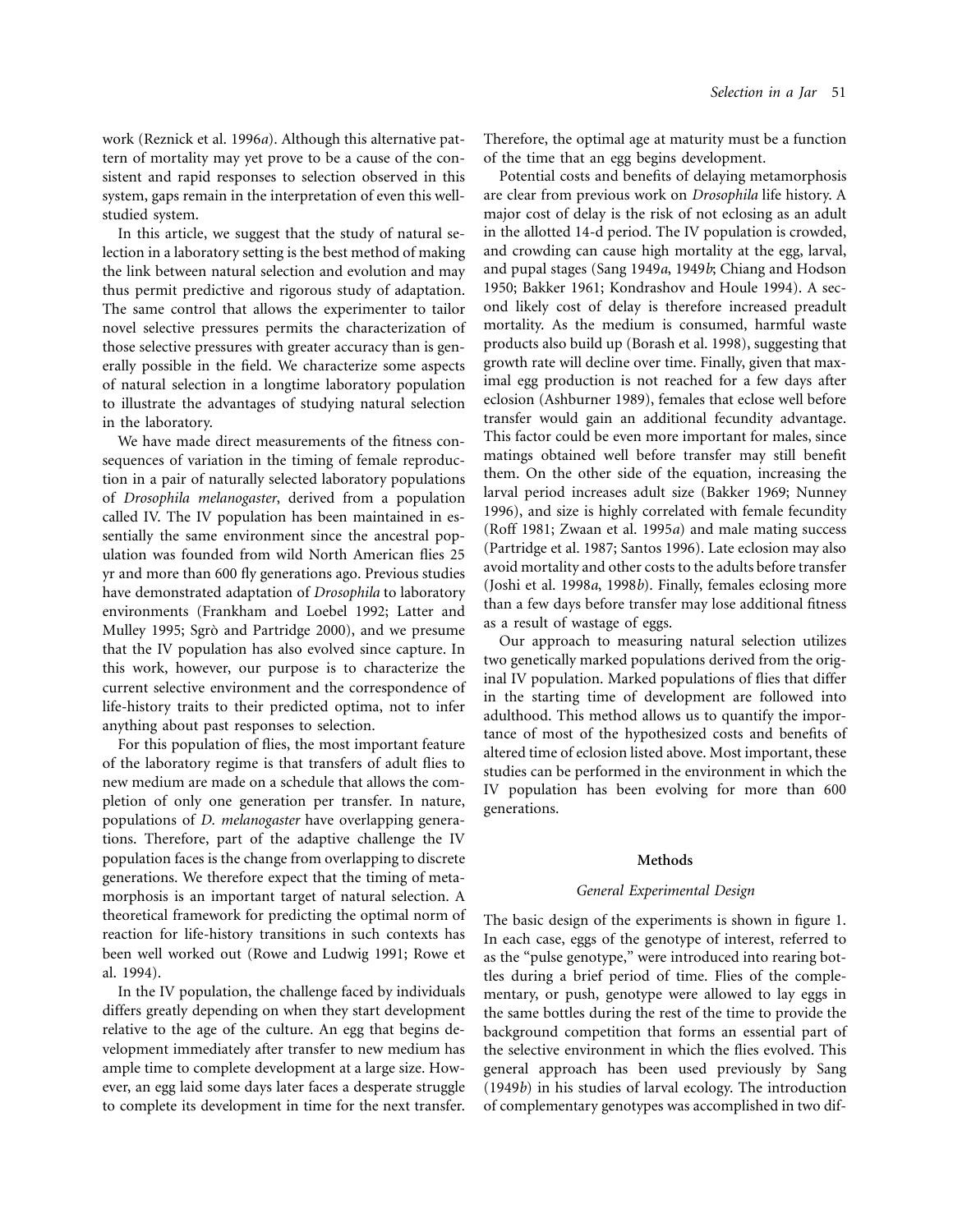

**Figure 1:** General design of the experiments. Visibly marked, complementary genotypes were established in bottles 1 and 2. Focal offspring of the complementary genotype were then introduced during a short period of time either by transfer of adults (as shown in the figure) or by introduction of eggs. When the adults eclosed, the focal group could be identified and their phenotypes measured.

ferent ways. In our first experiments, we established parallel bottles of each genotype and, at the designated time, reciprocally switched the parental flies into the complementary bottle, as shown in figure 1. We refer to this as the "push-pulse-chase," or PPC, design. In later experiments, we collected batches of eggs from populations of each genotype over a period of 2 h. We then counted out batches of eggs that were placed in each bottle. The push parents were only removed from each bottle during the brief time necessary to place the pulse eggs. These experiments we refer to as the "blob of eggs," or blob experiments. In each experiment, the parents of the push flies were discarded on the sixth day after the bottles were set up so that the offspring could be unambiguously identified and their development time, size, or fecundity characterized. Times are given relative to the introduction of flies into each experimental bottle. Because the genetic marker that differentiates these populations itself has some effects on life history, we expected that natural selection might differ between the two populations.

#### *Stocks and Rearing Conditions*

The populations of *Drosophila melanogaster* used in this series of experiments, called IV, consist of descendants of about 200 flies collected by P. T. Ives in Amherst, Massachusetts, in 1975. Since that time, the population has been maintained in 10 half-pint bottles at 25°C on a 14d transfer schedule. At each transfer, all the adult flies from each bottle are mixed with those of two other bottles in a circular scheme and transferred to fresh medium without anesthesia. In 1976, 50 isofemale lines were derived from this population and checked for inversion polymorphism. Twenty-one lines proved to be homozygous for the standard gene arrangements, and the population was reinitiated by combining these 21 lines (Charlesworth and Charlesworth 1985). The population used in these experiments was maintained in the laboratory of B. Charlesworth until 1992 and in the Houle lab after that time. A spontaneous ebony (*e*) allele was detected in the population in 1992 at a frequency of about 1%. A population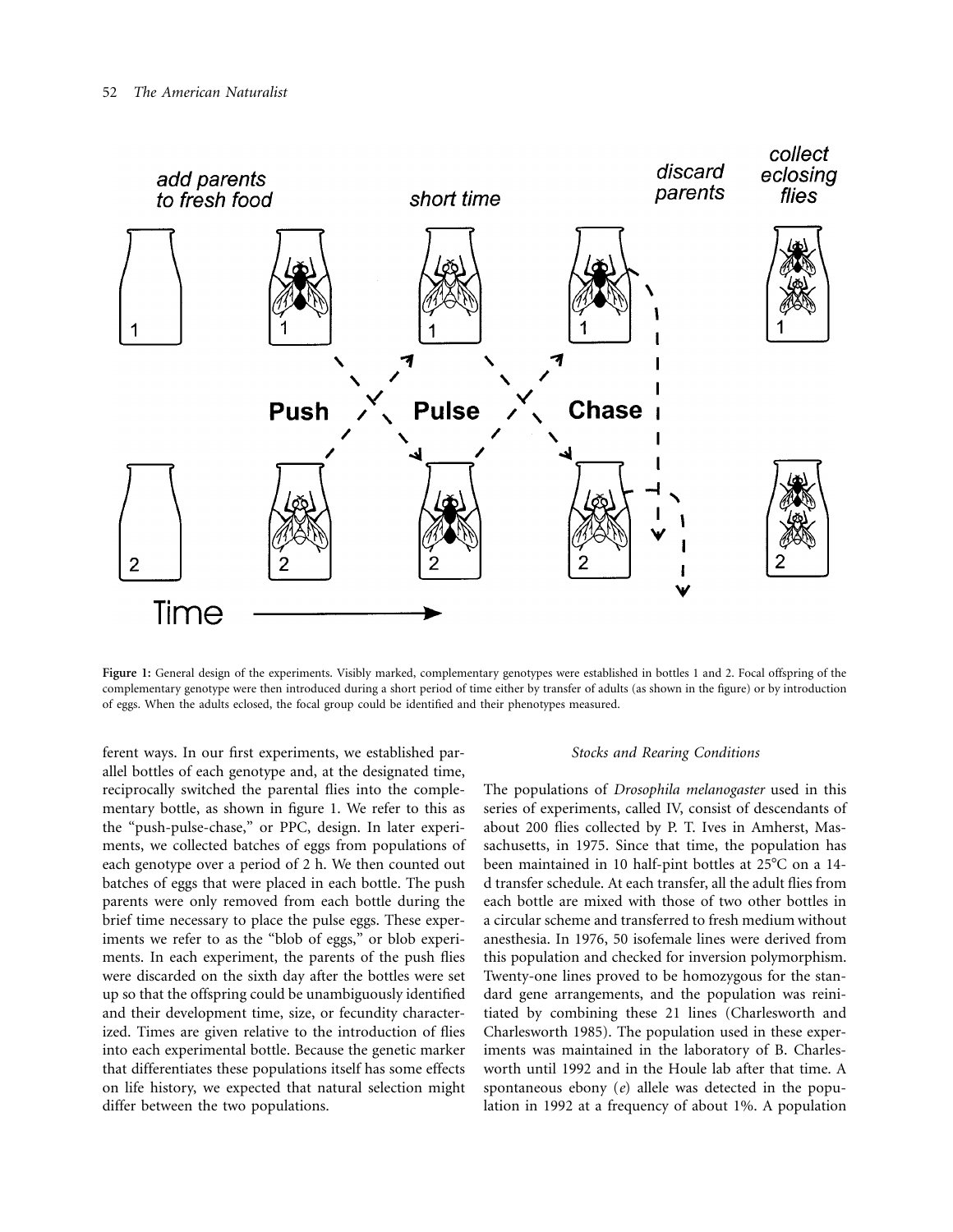homozygous for *e*, IV*e*, was created by four cycles of mass backcrossing homozygous *e* flies from IV to IV followed by selection for *e* in the F<sub>2</sub> generation. In 1993, each population was split into two replicates. Two replicate wildtype  $(IV+)$  and ebony  $(IVe)$  populations have been maintained under identical conditions since that time.

All stocks have been maintained on a standard brewer's yeast, corn flour, and sucrose medium with propionic acid as a preservative, with the exception that before 1993 cornmeal was used instead of corn flour. Live yeast is never added to the bottles, although yeasts are often present and carried from bottle to bottle by the flies. Because of the generally high density of the IV populations, live yeast rarely becomes noticeable in the cultures. Before 1994, strips of paper towel were added to the bottles, but this practice was discontinued about the time these experiments were started. The populations were on a 20L : 4D photoperiod from 1995 through 1997, although until 1995 they were maintained on a 12L : 12D photoperiod

A few generations before each experiment, samples of flies from the IVe and IV + populations were removed and their offspring reared under uncrowded conditions. One generation before the beginning of each experiment, bottles were initiated with approximately 50 pairs of flies. After about a week, these grandparental flies were discarded. To initiate the experimental bottles, we pooled the offspring from approximately 10 of these and then placed 125 pairs (100 pairs in the blob2 experiment) in a bottle containing fresh medium. Each experiment began with the transfer of flies from the holding bottles into fresh bottles without anesthesia. Flies used to produce the blob eggs were obtained from the same bottles but held at lower density on heavily yeasted food. All experimental flies were reared on the 20L : 4D photoperiod, except in experiment PPC1 where flies were reared in constant light. When necessary, CO<sub>2</sub> anesthesia was used for handling of the flies.

We measured fecundity of groups of female flies by allowing them to lay eggs on unyeasted food for 24 h at 25°C. If the eggs could not all be counted within a few hours, the vials were frozen and the eggs counted later. Deaths and escapes were noted when they occurred, and the corresponding counts were adjusted to a per-female basis.

We report the results of two PPC experiments and three blob experiments. Each experiment differed slightly in its details, as outlined below, so that different aspects of the system could be investigated.

#### *PPC Experiments*

*PPC1.* The reciprocal transfers between pairs of bottles were started at 0, 12, 24, 36, or 60 h after the first flies were placed in each bottle and ended 12 h later. Three

bottles of each time-genotype combination were initiated for a total of 30 bottles. Newly emerged adults were collected every 12 h from day 9, when eclosion began, to day 20. Bottles were maintained in constant light so that eclosion times would not be clumped. The sex and genotype of each eclosing fly were recorded. If six or more pulse females eclosed from a bottle on a particular day, up to two vials containing six females were set up for fecundity assays. Six pulse males collected on the same day were also placed in each vial unless not enough emerged, in which case push males eclosing on that day were used. Fecundity vials were transferred until day 26 so that there were at least 7 d of fecundity data for each group. After the fecundity trials, all females and pulse males in each vial were grouped by sex and weighed to the nearest tenth of a milligram. The live weight of pulse males not used in the fecundity vials was also measured at least 2 d after eclosion.

*PPC2.* Reciprocal transfers were started at 0, 24, 48, and 72 h and ended 12 h later. Two bottles of each genotypetime combination were set up. The emerging flies were collected daily from the onset of eclosion on day 8 until day 20. Fecundity vials containing four pairs of pulse females and pulse and/or push males were set up until day 15 for up to a maximum of four vials for each bottle and collection time. Fecundity vials were transferred every 24 h until day 20. After the fecundity trials, the surviving flies from each vial were weighed by sex. In addition, groups of four pulse females or males collected on days 15–20 were also weighed when they were at least 2 d old.

## *Blob Experiments*

We obtained the pulse flies in these experiments by transferring a known number of eggs into a bottle containing flies of the opposite genotype. Flies used for egg laying were kept at 25°C either in a styrofoam box with petri dishes containing media or in bottles and then transferred to Plexiglas cylinders that fit over a petri dish. After the egg-laying period, pieces of medium containing 100 or 120 eggs were cut from the petri dish and carefully transferred into the surface of the experimental bottles. In the second and third blob experiments, we minimized laying of "held" eggs that initiate development before laying (Milani and Palenzona 1957; King and Sang 1958) by offering the flies fresh unyeasted food 3–4 h before the time when the eggs were needed (the pulse time). These plates were discarded, and a second set of unyeasted dishes was offered to the flies at the appropriate pulse time.

In blob1 and blob2, eggs collected starting at 0, 24, 48, and 72 h were used as pulse flies. Blobs consisted of 120 eggs. Each time-genotype combination was replicated eightfold in blob1 and 10-fold in blob2. Collections of the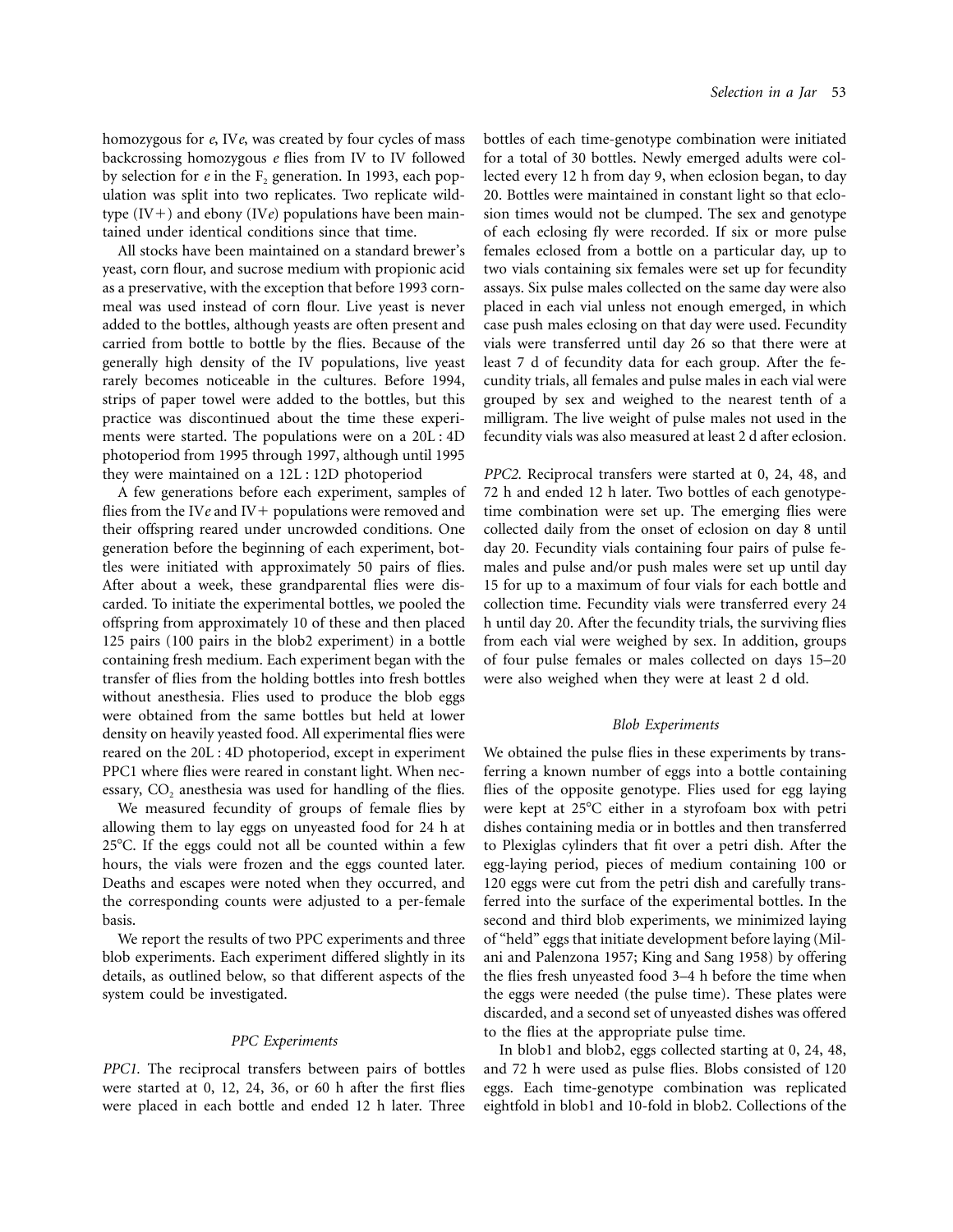offspring were made every 24 h from day 9 to day 23. Emerging flies were sorted and counted, and all of the pulse flies from each collection were weighed in groups. In blob2, the length of one wing of each pulse fly was also measured from a digitized video image.

The purpose of blob3 was to investigate survival trends for eggs laid in the first few hours in a new bottle. Eggs laid from 8 h before to 24 h after the bottle was set up were used as pulse flies. The experiment was set up over 2 d, and bottles with a variety of start times were set up on both days so that day of egg collection and pulse times were not confounded. Overall, 48 bottles were set up in this experiment. Blobs in this experiment consisted of 100 eggs. Adult flies were collected every 24 h from day 9 to day 19.

## **Results**

# *Numbers of Offspring*

Table 1 shows the mean number of push and pulse flies that eclosed in each experiment, genotype, and pulse time

treatment. In addition, the columns labeled "Total transfer" show the numbers of flies that eclosed by day 14 from the initiation of the bottles. Analyses of variance of the numbers of push flies eclosing and of the total transfer revealed significant experiment, experiment by genotype, and pulse time nested within experiment effects but no overall effect of genotype (analyses not shown). This pattern suggests that the treatment of flies in each cell had important effects on the number of offspring produced. Factors that could be responsible for these effects include differences in the quality or age of the medium during rearing, during holding, or among batches of experimental bottles or differences in the handling of the flies during the setup of each cell.

The mean number of offspring that eclosed by day 14 is substantially higher than the numbers of push parents in each bottle (250). This was unexpected, since the number 250 was chosen to be near the average number of flies transferred during normal culture of the IV populations (N. Keyghobadi and D. C. Houle, unpublished data). However, the number of transferred offspring was within

**Table 1:** Means and standard deviations of the number of pulse and push flies eclosed

| Experiment     |                |              | $^{+}$        |                             | e            |                |                |  |
|----------------|----------------|--------------|---------------|-----------------------------|--------------|----------------|----------------|--|
| and pulse time | $N^{\rm a}$    | Pulse        | Push          | Total transfer <sup>b</sup> | Pulse        | Push           | Total transfer |  |
| PPC1:          |                |              |               |                             |              |                |                |  |
| 6              | 3              | $188 \pm 57$ | $631 \pm 14$  | $554 \pm 43$                | $145 \pm 56$ | $761 \pm 55$   | $657 \pm 22$   |  |
| 18             | 3              | $72 \pm 49$  | $719 \pm 17$  | $541 \pm 67$                | $51 \pm 7$   | $790 \pm 133$  | 585 $\pm$ 48   |  |
| 29             | 3              | $135 \pm 48$ | $713 \pm 199$ | $606 \pm 84$                | $101 \pm 48$ | $765 \pm 133$  | $569 \pm 127$  |  |
| 42             | 3              | $116 \pm 17$ | $780 \pm 172$ | 589 $\pm$ 82                | $81 \pm 62$  | $763 \pm 190$  | 591 $\pm$ 96   |  |
| 66             | 3              | $183 \pm 34$ | $844 \pm 82$  | 649 $\pm$ 78                | $129 \pm 72$ | $774 \pm 111$  | $647 \pm 93$   |  |
| PPC2:          |                |              |               |                             |              |                |                |  |
| 6              | 2              | $117 \pm 40$ | $761 \pm 77$  | $620 \pm 19$                | $220 \pm 36$ | $897 \pm 214$  | $641 \pm 134$  |  |
| 30             | $\overline{2}$ | $70 \pm 22$  | $794 \pm 15$  | $505 \pm 26$                | $362 \pm 83$ | $636 \pm 16$   | $684 \pm 45$   |  |
| 54             | 2              | $112 \pm 33$ | $831 \pm 4$   | $558 \pm 31$                | $199 \pm 24$ | $687 \pm 49$   | $581 \pm 3$    |  |
| 78             | 2              | $56 \pm 1$   | $819 \pm 89$  | $502 \pm 49$                | $50 \pm 9$   | $753 \pm 98$   | $523 \pm 45$   |  |
| Blob1:         |                |              |               |                             |              |                |                |  |
| 1              | 8              | $54 \pm 10$  | $979 \pm 98$  | $501 \pm 56$                | $8 \pm 7$    | $971 \pm 116$  | $394 \pm 89$   |  |
| 21             | 8              | $46 \pm 4$   | $944 \pm 48$  | $690 \pm 85$                | $56 \pm 9$   | $968 \pm 136$  | 557 $\pm$ 87   |  |
| 44             | 8              | $29 \pm 17$  | $889 \pm 73$  | $581 \pm 52$                | $20 \pm 13$  | $918 \pm 130$  | $478 \pm 72$   |  |
| 68             | 8              | $14 \pm 5$   | $1001 \pm 98$ | $621 \pm 77$                | $2 \pm 3$    | $1016 \pm 115$ | $521 \pm 70$   |  |
| Blob2:         |                |              |               |                             |              |                |                |  |
| 1              | 8              | $23 \pm 14$  | $630 \pm 44$  | $444 \pm 64$                | $13 \pm 12$  | $795 \pm 224$  | $616 \pm 117$  |  |
| 25             | 8 <sup>c</sup> | $44 \pm 14$  | $935 \pm 120$ | $676 \pm 136$               | $33 \pm 24$  | $857 \pm 106$  | $701 \pm 63$   |  |
| 49             | 8              | $15 \pm 12$  | $924 \pm 112$ | $723 \pm 104$               | $.1 \pm .3$  | $826 \pm 166$  | $721 \pm 166$  |  |
| 73             | 8              | $1 \pm 1$    | $851 \pm 74$  | $687 \pm 104$               | $0 \pm 0$    | $935 \pm 144$  | $859 \pm 153$  |  |
| Blob3:         |                |              |               |                             |              |                |                |  |
| 1              | 12             | $48 \pm 11$  | $817 \pm 71$  | $581 \pm 96$                | $19 \pm 6$   | $919 \pm 94$   | $668 \pm 96$   |  |
| 5              | 6              | $26 \pm 11$  | $760 \pm 78$  | $478 \pm 118$               | $39 \pm 15$  | $965 \pm 118$  | $758 \pm 102$  |  |
| 22             | 6              | $40 \pm 9$   | $806 \pm 70$  | 599 $\pm$ 59                | $47 \pm 8$   | $915 \pm 45$   | 690 $\pm$ 82   |  |

Note: Push genotypes:  $e =$  ebony,  $+$  = wild type.

<sup>a</sup> Number of bottles in each pulse time-genotype block.

<sup>b</sup> Total number of push and pulse flies that eclosed by day 14, the normal time of transfer to new bottles.

<sup>c</sup> Only seven bottles with push genotype *e*.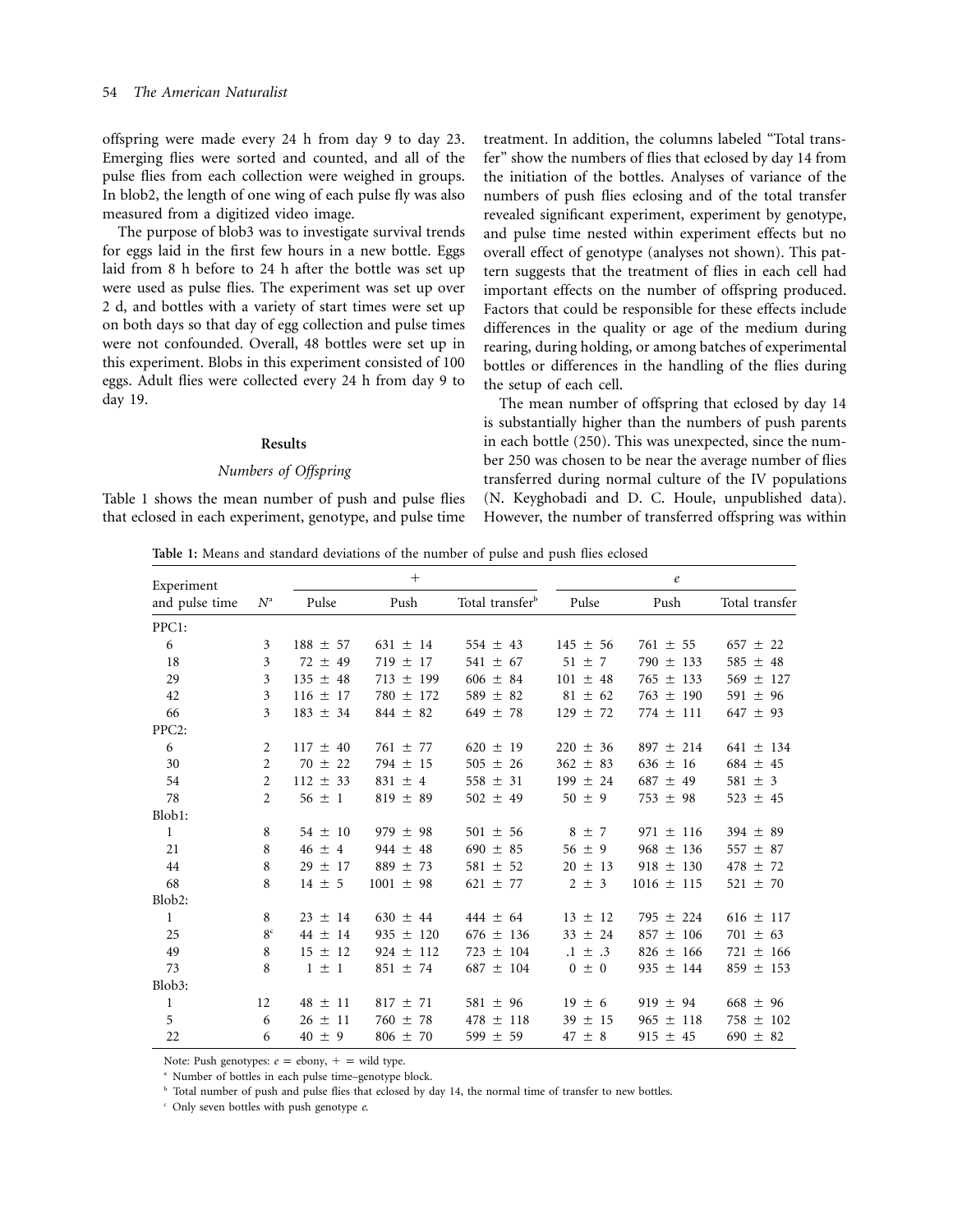the range of values observed for bottles in the IV populations, which range from approximately 50 to 1,000.

## *Development Time*

Analyses of variance of the development times of pulse flies in each experiment revealed that the sexes never differed in their development times, which is a typical result when flies are reared under competitive conditions (Miller 1964; Zwaan et al. 1991). Therefore, the sexes were pooled for further analyses. Figure 2 shows means for each start time and pulse genotype combination over the five experiments. The pattern of increasing development time as a function of pulse time is consistent among experiments. However, an analysis of the combined data, with experiment and genotype as classification variables and mean start time as a covariate, revealed complex interactions among these variables, suggesting that the slope of the relationship between start time and development time differs among experiments and sometimes among genotypes and that the difference between genotypes also differs among experiments.

A more interpretable summary of these results, based on an analysis of each experiment separately, is shown in table 2. The overall pattern is similar in each experiment, although the details differ. Development time always shows a highly significant increase with pulse time, and usually this relationship was the same for each genotype. This similarity of pattern over experiments, coupled with statistically significant differences among the results of experiments, is characteristic of the results for all traits in this study.

## *Size*

Size was measured in two ways during these experiments. In the two PPC experiments and in blob1, the fresh weights of groups of flies eclosing from each bottle on the same day were recorded. Because female flies typically vary considerably in weight depending on their age and reproductive state, we pay the most attention to the data for male flies. The mean number of flies weighed in each group was 5.9 (SD 1.8) in PPC1, 3.8 (SD 0.6) in PPC2, and 4.4 (SD 4.8) in blob1. The variance in the number weighed was much higher in blob1 because all pulse flies were weighed regardless of the number eclosing on a given day. In blob2, the wing lengths of 700 pulse flies were recorded. For each type of data, we calculated growth rates by dividing the size measure by the development time of the flies.

Analyses of covariance of bottle means for size are shown in tables 3 and 5 and for growth rates in tables 4 and 5. The left side of table 3 shows the ANCOVA tables



**Figure 2:** Mean development time for each pulse time, sexes combined. Open symbols denote wild-type pulse flies; solid symbols denote *e* flies. Regressions for wild-type pulses are shown as dotted lines, and those for *e* flies are shown as dashed lines.

for models, including the interaction term between pulse time and genotype, which is sometimes significant; the last two columns show the slope for a model including only genotype and pulse time and not their interaction. Other interaction terms were never significant. In almost all experiments, pulse time and size were significantly negatively related. The exceptions are for female weight in PPC2, where the slope is just slightly  $\langle 0 \rangle$  (table 3). The highly significant interaction between pulse time and genotype for male weight in PPC2 and blob1 arises because *e* males have a slope near 0, whereas the slopes for  $+$  males were significantly negative. For blob2, no significant interactions were found between sex, genotype, and pulse time. The relationship between pulse time and wing length was significantly negative for each genotype. The weight of *e* flies was significantly greater for both sexes in PPC1 and PPC2 when interactions were not included in the models; there were no significant differences in blob1. The wing length of  $f$  flies was significantly greater than that of the  $e$  flies.

The results for growth rate are more straightforward. As shown above, development time increases with pulse time, whereas size decreases. Growth rate combines these two results, and, unsurprisingly, the evidence that growth rate declines with pulse time is very strong in both sexes in every experiment. Male growth rates for weight are shown in figure 3. The differences in growth rate among genotypes follow those for size; *e* had higher growth rate in the PPC experiments, and  $+$  had the higher growth rate in the blob experiments.

We also investigated the relationship between size and development time within bottles. To look for overall pat-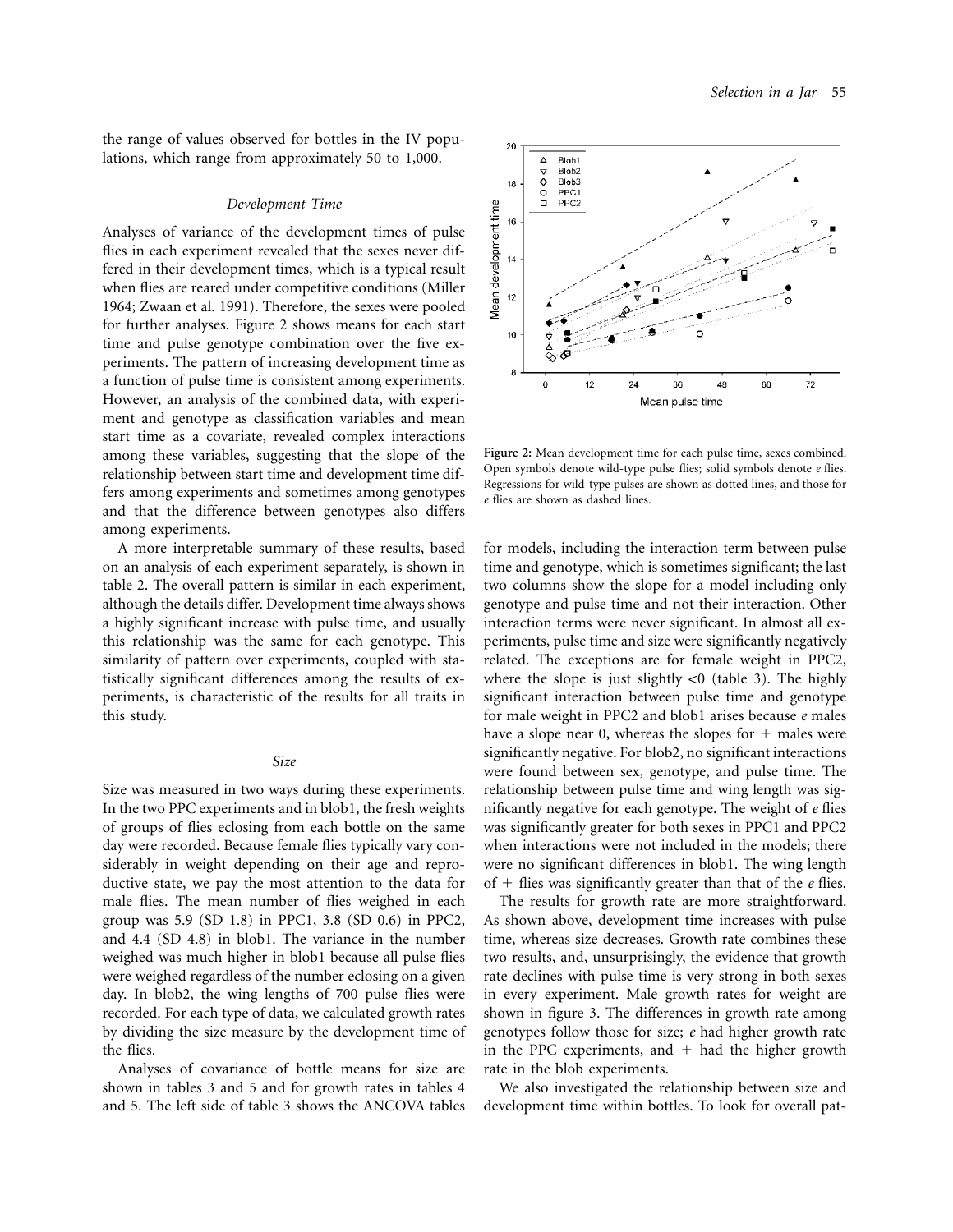|                   |          |            |              |       |       |                    | Parameter estimates $\pm$ SE |  |
|-------------------|----------|------------|--------------|-------|-------|--------------------|------------------------------|--|
|                   |          |            | Genotype     |       | Error |                    |                              |  |
| Experiment        | Genotype | Pulse time | × start time | Error | df    | Slope <sup>a</sup> | $(e - 1)^b$                  |  |
| PPC1              |          |            |              |       |       | $.045 \pm .004$    | $.62 \pm .20$                |  |
| <b>MS</b>         | 87.4     | 3,831      | 2            | 36.5  | 26    |                    |                              |  |
| $\boldsymbol{P}$  | .13      | < .0001    | .82          |       |       |                    |                              |  |
| PPC <sub>2</sub>  |          |            |              |       |       | $.073 \pm .008$    | $.34 \pm .41$                |  |
| <b>MS</b>         | 69.5     | 6,180.1    | 25.2         | 85.2  | 12    |                    |                              |  |
| $\boldsymbol{P}$  | .38      | < .0001    | .6           |       |       |                    |                              |  |
| Blob1             |          |            |              |       |       | $.103 \pm .007$    | $2.76 \pm .28$               |  |
| <b>MS</b>         | 216.4    | 6,244.3    | 357.6        | 28.1  | 56    |                    |                              |  |
| $\boldsymbol{P}$  | .008     | < .0001    | $\mathbf{0}$ |       |       |                    |                              |  |
| Blob <sub>2</sub> |          |            |              |       |       | $.101 \pm .008$    | $.40 \pm .27$                |  |
| <b>MS</b>         | 30.7     | 1,253.8    | 7.6          | 16.4  | 40    |                    |                              |  |
| $\boldsymbol{P}$  | .18      | < .0001    | .5           |       |       |                    |                              |  |
| Blob3             |          |            |              |       |       | $.106 \pm .010$    | $1.65 \pm .19$               |  |
| <b>MS</b>         | 661.3    | 1,536.1    | 5.2          | 14.1  | 44    |                    |                              |  |
| $\boldsymbol{P}$  | < .0001  | < .0001    | .55          |       |       |                    |                              |  |
|                   |          |            |              |       |       |                    |                              |  |

**Table 2:** Analysis of mean development time data

Note: Analysis was carried out in the SAS program GLM, with Type IV sums of squares. Data were weighted by the number of pulse flies eclosing from each bottle. All entries in the ANCOVA, except the error term, have 1 degree of freedom.

<sup>a</sup> Slope of regression of development time on start time.

 $<sup>b</sup>$  Mean difference between development time of  $e$  and  $+$  flies.</sup>

terns, we calculated the regression slopes within each bottle. No significant effects of sex, experiment, genotype, or pulse time on within-bottle slopes were detected for either weights or lengths. The mean slope in bottle for the three experiments with weight as the measure of size was  $-0.0225$  ( $\pm 0.0039$ ,  $N = 190$ ), which is significantly <0 by a *t*-test ( $P < .0001$ ). In blob2, the mean slope for wing length was  $-0.0102$  ( $\pm 0.0030$ ,  $N = 62$ ), which is also significantly  $\langle 0 | P = .0014 \rangle$ . Thus, within a group of flies that initiated development at roughly the same time, flies that eclosed later were on average smaller than those that eclosed earlier over all experiments.

In summary, flies that began development later were smaller than those that began developing earlier; within a cohort of flies initiating development at the same time, slower-developing flies were smaller than more rapidly developing ones. These results are consistent with many previous experiments with *Drosophila melanogaster* (Sang 1949*a*; Chiang and Hodson 1950; Robertson 1960; Bakker and Nelissen 1963).

#### *Fecundity*

The mean fecundity per female in the first 5 d of adult life is shown as a function of mean female weight in figure 4. The residuals from a regression of fecundity on weight will clearly not be normally distributed. Examining the distributions of fecundities within genotypes revealed six potential outliers in PPC1 and three in PPC2, all with

above-average fecundity for their weight and genotype. To approximate more closely the conditions in the IV bottles, we did not add live yeast to the medium in these experiments, but microorganisms do sometimes colonize unyeasted vials, which substantially increases fecundity. The presence of outliers with above-average fecundity is consistent with such events. An additional outlier for female weight in PPC2 has very high influence on any regressions. These points are shown with gray fill on figure 4. The presence of these potential outliers was dealt with in two ways. First, a conventional ANCOVA was performed with the potential outliers deleted, as shown in table 6. Second, we fitted a robust linear model to the entire data set using Huber's M-estimator (metric winsorization), with the scale parameter determined by iterated MAD, as implemented in the S-Plus program rlm (Venables and Ripley 1994). In each analysis, we treated pulse time as a factor. The parameter estimates for genotype and weight effects using this model are also shown in table 6. In both the conventional and the robust analysis, *e* flies had significantly higher fecundity than wild-type flies in both experiments, although the robust approach shows a significantly smaller effect than the conventional one. Larger females also had a significant fecundity advantage in both experiments under both analyses. The slopes for the robust analysis are significantly larger, as expected given the elimination of all positive outliers in the conventional analysis. Dropping the outlier for weight in the PPC2 experiment had little effect on the slope in the robust analysis. In both exper-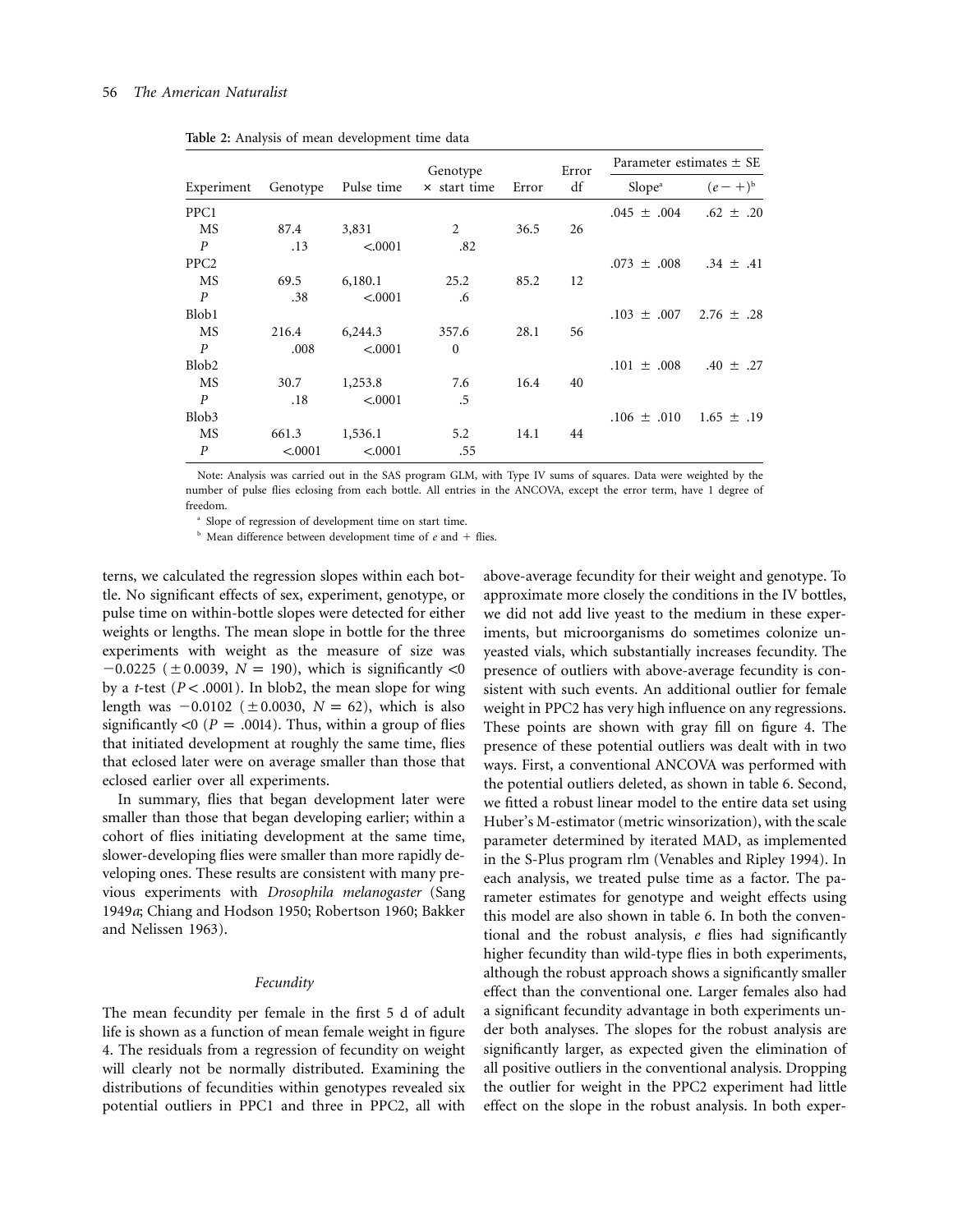|                  |                      | Pulse        | Genotype     |       | Error | Parameter estimates $\pm$ SE |                  |
|------------------|----------------------|--------------|--------------|-------|-------|------------------------------|------------------|
| Experiment       | Genotype             | time         | × pulse time | Error | df    | Slope <sup>a</sup>           | $(e - 1)^b$      |
| Males:           |                      |              |              |       |       |                              |                  |
| PPC1             |                      |              |              |       |       | $-.0021 \pm .0004$           | $.067 \pm .016$  |
| <b>MS</b>        | .3411                | 2.2255       | $\mathbf{0}$ | .0645 | 25    |                              |                  |
| $\boldsymbol{P}$ | .03                  | $\mathbf{0}$ | .91          |       |       |                              |                  |
| PPC <sub>2</sub> |                      |              |              |       |       | $-.0006 \pm .0003$           | $.103 \pm .017$  |
| MS               | .0759                | .3894        | .5847        | .0661 | 28    |                              |                  |
| $\boldsymbol{P}$ | .29                  | .02          | .006         |       |       |                              |                  |
| Blob1            |                      |              |              |       |       | $-.0021 \pm .0003$           | $-.001 \pm .013$ |
| <b>MS</b>        | .2127                | .4735        | .2942        | .0282 | 54    |                              |                  |
| $\boldsymbol{P}$ | .008                 | $\mathbf{0}$ | .002         |       |       |                              |                  |
| Females:         |                      |              |              |       |       |                              |                  |
| PPC1             |                      |              |              |       |       | $-.0026 \pm .0005$           | $.059 \pm .021$  |
| <b>MS</b>        | .2326                | 1.9357       | .0167        | .0691 | 25    |                              |                  |
| $\boldsymbol{P}$ | .08                  | $\Omega$     | .63          |       |       |                              |                  |
| PPC <sub>2</sub> |                      |              |              |       |       | $-.0003 \pm .0006$           | $.152 \pm .032$  |
| <b>MS</b>        | .6117                | .0987        | .5533        | .3041 | 28    |                              |                  |
| $\boldsymbol{P}$ | .17                  | .57          | .19          |       |       |                              |                  |
| Blob1            |                      |              |              |       |       | $-.0025 \pm .0008$           | $.004 \pm .030$  |
| MS               | .3043                | .6274        | .3278        | .1925 | 55    |                              |                  |
| $\boldsymbol{P}$ | $\cdot$ <sup>3</sup> | .08          | $\cdot$ 2    |       |       |                              |                  |

**Table 3:** Analyses of mean size data for each bottle

Note: Analysis was carried out in the SAS program GLM, with Type IV sums of squares. Each observation was weighted by its sample size. All entries in the ANCOVA, except the error term, have 1 degree of freedom.

<sup>a</sup> Slope of regression of weight on pulse time for pooled genotypes.

 $<sup>b</sup>$  Mean difference between development time of  $e$  and  $+$  flies, assuming a common slope.</sup>

iments, genotypes had homogeneous slopes (analysis not shown). The effect of pulse time was always nonsignificant when female size was included as a covariate in the models.

We also examined how the fecundity of females changes with their adult age in PPC2. Daily fecundity totals differed significantly with age, but only because fecundity on day 1 of adulthood was less than that on other days (data not shown). The relationship of these fecundity schedules to those in the natural bottle environment are unclear, since our measure of fecundity entailed daily transfers to fresh medium, whereas flies in the IV populations are transferred to fresh food only once in their lives.

In summary, fecundity increased with female size, as expected from many previous studies (reviewed in Roff 1981). The differences in start time and development time of individuals did not affect fecundity other than through their effect on size. Under the conditions of our experiments, fecundity is low on the first day of adult life but stable during days 2–7.

#### *Viability*

The egg-to-adult viability for each bottle in the three blob experiments is shown in figure 5. The means for each experiment, genotype, and pulse time are connected by lines in the figure. Clearly, experiments and genotype combinations differ in their patterns of viability. Simultaneous analysis of data from all experiments in the S-Plus program glm confirms a highly significant three-way interaction among experiments, genotypes, and pulse times ( $\chi^2$  = 20.79,  $df = 1$ ,  $P < .0001$ ). Similarly, within each experiment, the two-way interactions between genotype and pulse times are all highly significant  $(P < .0001$  in each case). Viability at pulse times near 0 is particularly variable, and a great deal of the variation is among experiment–genotype–pulse time combinations. Variancecomponent analysis of logit transformed data was carried out to compare results for pulse times of 5 h and less with those for pulse times between 21 and 25 h. The variance components for the early pulse times (1.122 among experiment–genotype–pulse time combinations,  $df = 7$ ; 0.549 within,  $df = 60$ ) were in each case close to being significantly greater than those for the intermediate pulse time (0.214 among,  $df = 6$ ; 0.344 within,  $df = 37$ ) by an *F*-test ( $P = .04$  *among,*  $P = .06$  within).

Overall, the data suggest an intermediate optimum pulse time. To test whether the apparent maximum in viability at pulse times near 24 h is real, we fit separate logistic regressions for each experiment-genotype combination for pulse times of 21 h and more and for those ≤25 h. All six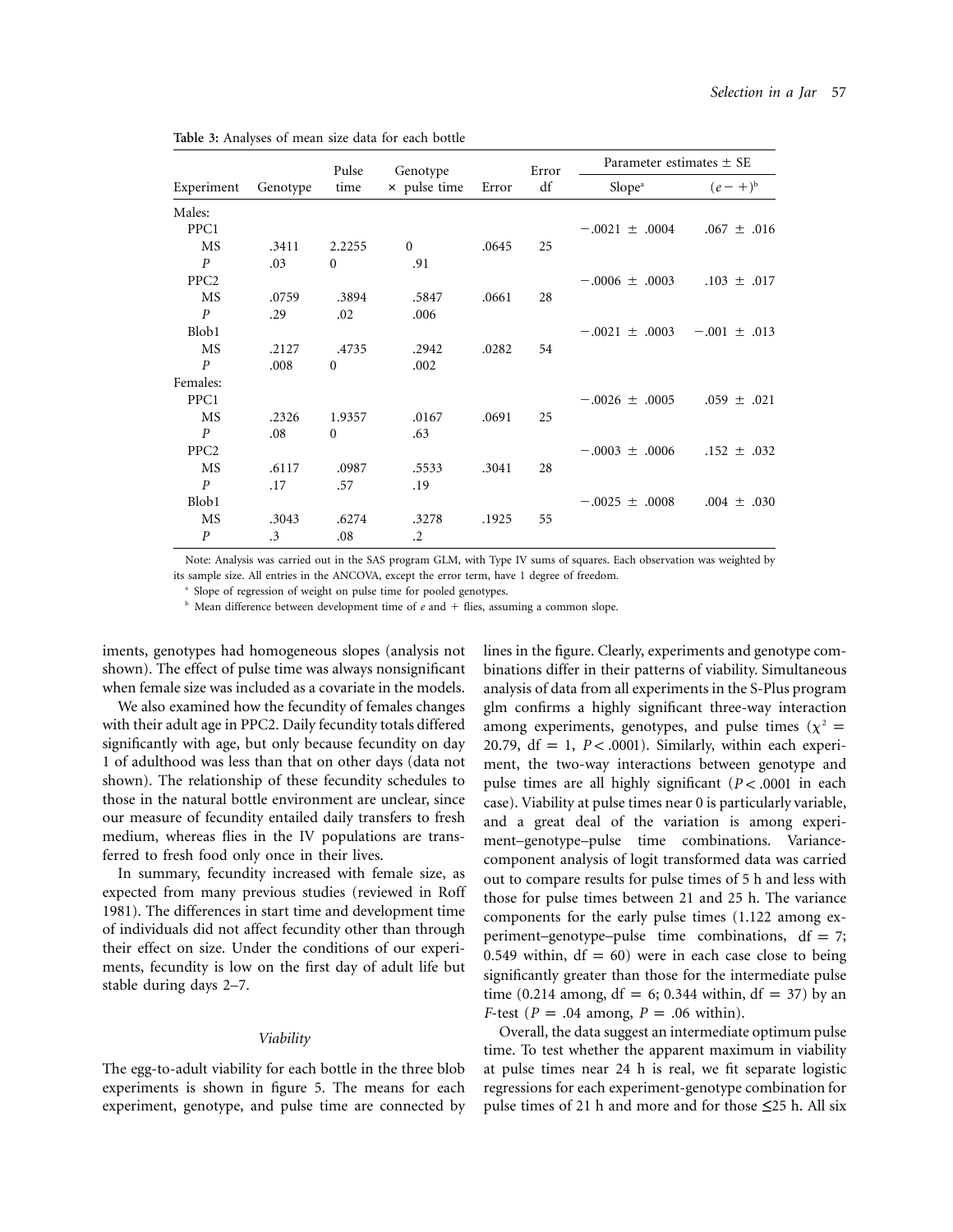|                  |              | Pulse        | Genotype     |       | Error | Parameter estimates $\pm$ SE |                    |
|------------------|--------------|--------------|--------------|-------|-------|------------------------------|--------------------|
| Experiment       | Genotype     | time         | × pulse time | Error | df    | Slope <sup>a</sup>           | $(e - 1)^b$        |
| Males:           |              |              |              |       |       |                              |                    |
| PPC1             |              |              |              |       |       | $-.00050 \pm .00006$         | $.0030 \pm .0026$  |
| MS               | 17           | 1,289        | 3            | 17    | 25    |                              |                    |
| $\boldsymbol{P}$ | .33          | $\mathbf{0}$ | .65          |       |       |                              |                    |
| PPC <sub>2</sub> |              |              |              |       |       | $-.00028 \pm .00007$         | $.0070 \pm .0034$  |
| <b>MS</b>        | 3            | 598          | 31           | 34    | 28    |                              |                    |
| $\boldsymbol{P}$ | .79          | $\mathbf{0}$ | .34          |       |       |                              |                    |
| Blob1            |              |              |              |       |       | $-.00061 \pm .00004$         | $-.0130 \pm .0017$ |
| <b>MS</b>        | 178          | 709          | 15           | 5     | 54    |                              |                    |
| $\boldsymbol{P}$ | $\Omega$     | $\theta$     | $\cdot$ 1    |       |       |                              |                    |
| Females:         |              |              |              |       |       |                              |                    |
| PPC1             |              |              |              |       |       | $-.00064 \pm .00008$         | $.0014 \pm .0036$  |
| <b>MS</b>        | 11           | 1,178        | 8            | 19    | 23    |                              |                    |
| $\boldsymbol{P}$ | .46          | $\mathbf{0}$ | .52          |       |       |                              |                    |
| PPC <sub>2</sub> |              |              |              |       |       | $-.00041 \pm .00011$         | $.0106 \pm .0057$  |
| <b>MS</b>        | 31           | 1,357        | 25           | 104   | 28    |                              |                    |
| $\boldsymbol{P}$ | .59          | .001         | .63          |       |       |                              |                    |
| Blob1            |              |              |              |       |       | $-.00089 \pm .00008$         | $-.0183 \pm .0029$ |
| MS               | 261          | 1,515        | 5            | 18    | 55    |                              |                    |
| $\boldsymbol{P}$ | $\mathbf{0}$ | $\mathbf{0}$ | .59          |       |       |                              |                    |

**Table 4:** Analyses of mean growth data for each bottle

Note: For details, see table 3. Mean squares have been multiplied by 10<sup>4</sup>.

<sup>a</sup> Slope of regression of weight on pulse time for pooled genotypes.

 $\overline{b}$  Mean difference between development time of  $e$  and  $+$  flies, assuming a common slope.

regressions for 21 h and greater were highly significant and  $0$  ( $P$  < .0001). The regression for the 25-h-and-less data were variable. For the *e* genotype, all three regressions were positive and highly significant (blob1 slope  $0.132 \pm$ 0.007; blob2 slope  $0.051 \pm 0.005$ ; blob3 slope  $0.055 \pm 0.007$ ; 0.005). For the  $+$  genotype, one slope was significantly negative, one significantly positive, and one not different from 0 (blob1 slope  $-0.016 \pm 0.005$ ; blob2 slope  $0.036 \pm 0.004$ ; blob3 slope  $-0.009 \pm 0.005$ ). In four of the six experiment-genotype combinations, therefore, there was a significant maximum in viability near 24 h, whereas in one case the maximum viability was clearly at the earliest pulse time in the experiment. An intermediate peak in survivorship was also suggested by the results of Gordon and Sang (1941) and Sang (1949*b*).

## *Probability of Transfer*

In addition to surviving to adulthood, flies in the IV transfer schedule must also eclose in time to be transferred to the next generation of bottles, 14 d after the previous transfer. Figure 6 shows the probability that a fly eclosed within this 14-d window in the three blob experiments. In most cases, flies that started up to 24 h after the bottles are initiated had a very high probability of eclosing within 14 d. By 44 h, however, the probability of eclosion within

the time allotted dropped nearly to 0. Substantial numbers of flies completed development in 14 d in only a few bottles. Substantial numbers of points are concealed at 0 for the later pulse times. Again, the probability of transfer is maximal at around 24 h.

We can estimate the probability that a fly eclosed in time for transfer, given that it survived to adulthood in all five experiments, as shown in figure 7. Bottles where no pulse flies eclosed were scored as 0. Again, substantial

**Table 5:** Analysis of mean wing length and growth rate data for each bottle in blob2

| Effect       | МS     | P        | Parameter estimates |  |  |
|--------------|--------|----------|---------------------|--|--|
| Wing length: |        |          |                     |  |  |
| Sex          | 6.0184 | 0        | $.186 \pm .013$     |  |  |
| Genotype     | .1549  | .024     | $-.032 \pm .014$    |  |  |
| Pulse time   | 1.1958 | 0        | $-.0027 \pm .0004$  |  |  |
| Error        | .0291  |          |                     |  |  |
| Growth rate: |        |          |                     |  |  |
| <b>Sex</b>   | .0555  | $\theta$ | $.0179 \pm .0029$   |  |  |
| Genotype     | .0073  | .025     | $-.0069 \pm .0030$  |  |  |
| Pulse time   | .227   | $\Omega$ | $-.0012 \pm .0001$  |  |  |
| Error        | .0014  |          |                     |  |  |
|              |        |          |                     |  |  |

Note: All entries in the ANCOVA have 1 degree of freedom, except the error term, which has 80. For additional details, see table 3.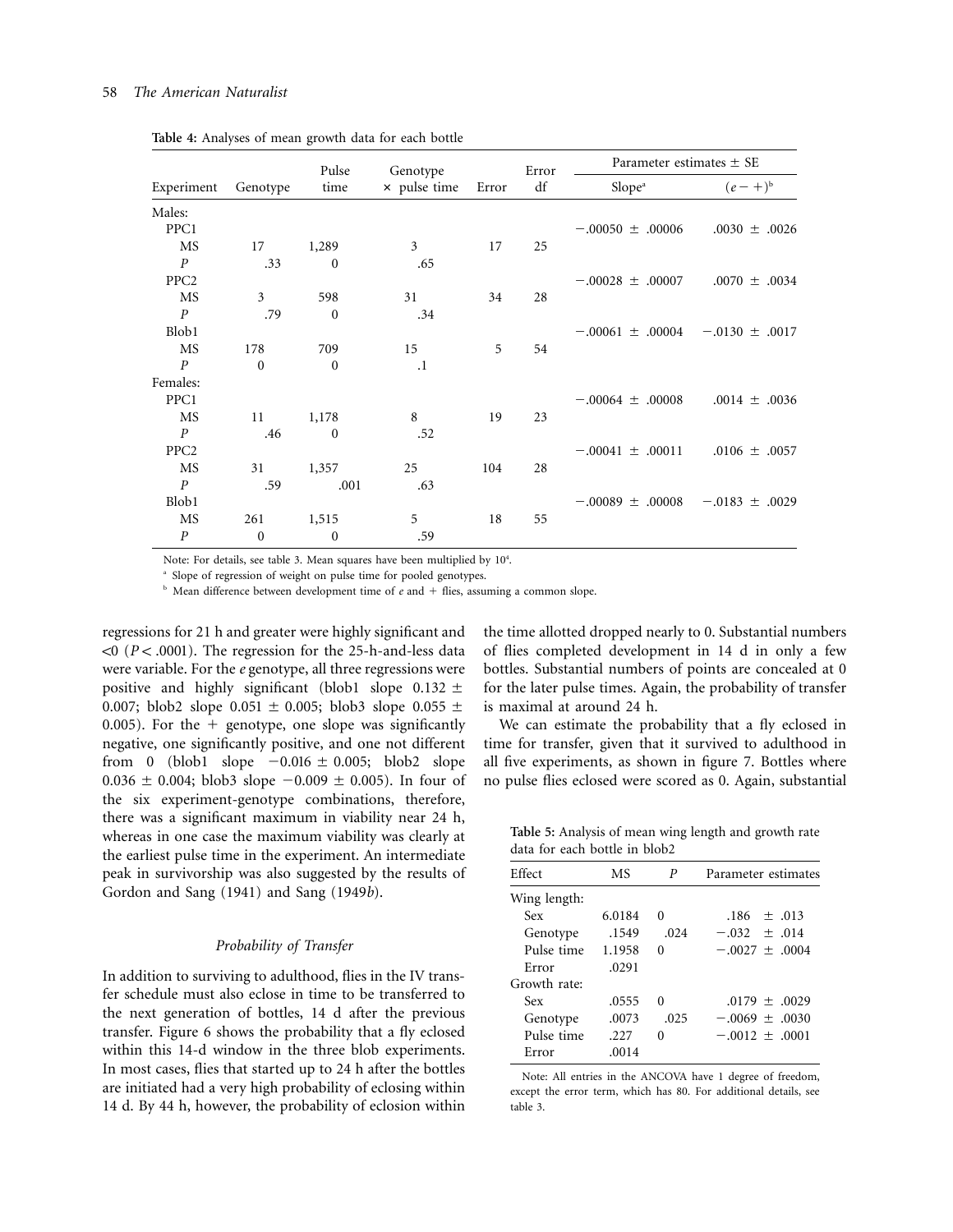

**Figure 3:** Mean growth rate in weight of adult male flies as a function of pulse time. Symbols as in figure 2.

numbers of points are obscured at 0 for the later pulse times; the same is true at 1.0 for the earlier ones. Most of the points above 0 for the late transfer represent the survival of a very small number of flies, as shown in table 1. Clearly, the probability of transfer dropped precipitously in all experiments. Wild-type flies did slightly better than *e* flies, as expected given their faster development time.

#### *The Body-Size/Growth Rate Norm of Reaction*

The abrupt decrease in the probability of eclosion before the transfer of flies to a new bottle between 24 and 48 h (figs. 6, 7) imposes strong selection. Flies seem to respond to their decreasing growth rate as conditions deteriorate by pupating at a smaller size, as demonstrated in "Size."

If flies are able to detect cues as to the time of the impending transfer in addition to their own growth rate, cohorts of flies that begin development later should also eclose earlier for a given growth rate. Because growth rate and size are autocorrelated, we tested this expectation using the relationship between development time and body size. Pulse times were split into three groups: the early group, with pulse times of 6 h or less, from which essentially all flies that survive eclose in time for transfer; the middle group, with pulse times between 18 and 30 h, from which most but not all flies eclose in time; and the late group, with pulse times  $>30$  h, from which most flies did not eclose in time for transfer.

A summary of these data for males is presented in figure 8. Too few *e* flies eclosed in the late treatments in blob2 to be useful. Weighted regression lines of size on development time are shown for the early and middle groups, whereas the data for all flies in the late group are shown as triangles. If the expectation that flies should use time cues to alter their size at eclosion is borne out, flies from later pulse times should fall below and to the left of flies from the earlier pulse times in each experiment. Therefore, we expect that the dashed lines, representing the norms of reaction of the middle group, should fall below the solid lines, which represent the norm of reaction of the early group. Although this expectation seems to be borne out in some cases, such as blob2, the overall pattern is not consistent. Similarly, late cohorts should have average residuals that fall below and to the left of the norms of reaction for both the early and middle group. Again, two experiment-genotype combinations seem to show this pattern (PPC1  $+$  and perhaps blob1  $e$ ), but most definitely do not.

More detailed examination of the results of each ex-



**Figure 4:** Per-female fecundity as a function of weight. *Left panel*, PPC1. *Right panel*, PPC2. Open symbols denote wild-type pulse flies; closed symbols denote *e* flies.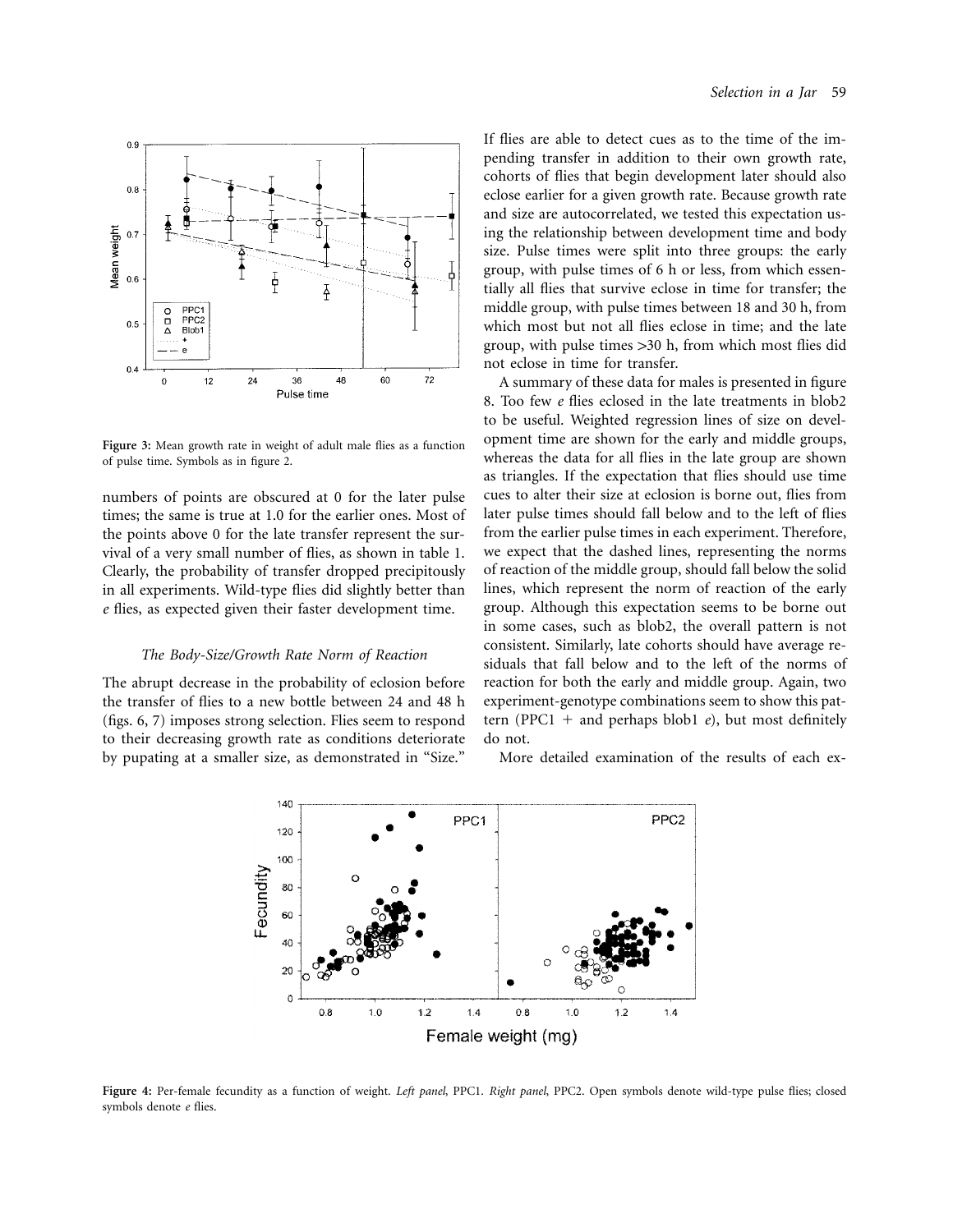|            |                | Conventional ANCOVA | Robust   |                    |                    |  |
|------------|----------------|---------------------|----------|--------------------|--------------------|--|
| Effect     | df             | MS                  | P        | Parameters         | parameters         |  |
| PPC1:      |                |                     |          |                    |                    |  |
| Genotype   | 1              | 1,128               | $\theta$ | 7.89 $\pm$<br>2.14 | 1.08<br>$3.97 \pm$ |  |
| Pulse time | 4              | 192                 | .06      |                    |                    |  |
| Weight     | 1              | 1,963               | < .0001  | $67.83 \pm 13.97$  | $92.22 \pm 13.48$  |  |
| Error      | 85             | 83                  |          |                    |                    |  |
| PPC2:      |                |                     |          |                    |                    |  |
| Genotype   | 1              | 1,476               | < .0001  | $11.46 \pm 2.84$   | $3.96 \pm$<br>-1.5 |  |
| Pulse time | $\mathfrak{D}$ | 24                  | .76      |                    |                    |  |
| Weight     | 1              | 485                 | .02      | $31.66 \pm 13.66$  | $41.57 \pm 14.88$  |  |
| Error      | 90             | 90                  |          |                    |                    |  |

**Table 6:** ANCOVA of fecundity data from PPC1 and PPC2

periment suggests that the middle-group flies eclosed earlier and smaller, given their growth rate, than those of the early group. For the weights from PPC1, PPC2, and blob1, the average residuals of the middle group from the early regression are negative. Within experiment, sex, and genotype combinations, the residuals of the middle group were significantly less than those of the early group in two experiments, less but not significantly so in six cases, and positive and nonsignificant in the remaining two combinations. For the wing lengths measured in blob2, the overall mean residual was negative, and tests on all four of the sex by genotype combinations showed that the residuals of the middle group were significantly less than those of the early group.

In contrast, the late-group flies consistently eclosed later and larger, given their growth rate, than those of the middle group. For the weights from PPC1, PPC2, and blob1, the average residuals of the late group from the middle group regression are positive. Within experiment, sex, and genotype combinations, the residuals of the late group were significantly greater than those of the middle group in four experiments, greater but not significantly so in two cases, negative and nonsignificant in four combinations, and significantly negative in two combinations. For the wing lengths measured in blob2, the deviations were significantly positive for both sexes in the wild-type flies. Residuals of weights for the late group from the early group regressions were on average positive but less consistently so than those for the middle group. Length residuals of the late group were on average negative and significantly less than those of the early group for wild-type flies in the blob2 experiment.

These data therefore imply that the middle-group flies are altering age at first reproduction relative to that of early-group flies in the direction expected because of natural selection. This result is consistent with these flies' generally high probability of eclosion in time for transfer. In contrast, the late-group flies seem to eclose later and larger than predicted if they are reaching maturity at the optimal time.

#### **Discussion**

The purpose of our experiments is twofold. First, we want to estimate the form of natural selection on age at maturity in our laboratory populations of *Drosophila melanogaster*. Our results provide evidence for the quantitative effects of many of the trade-offs involved in determining age at maturity as well as for the variability of selection even in this well-controlled laboratory population. More broadly, we suggest that studies of natural selection in the laboratory are perhaps the most practical way to make testable predictions about the course of evolution.



**Figure 5:** Viability for each bottle as a function of pulse time. Symbols as in figure 2.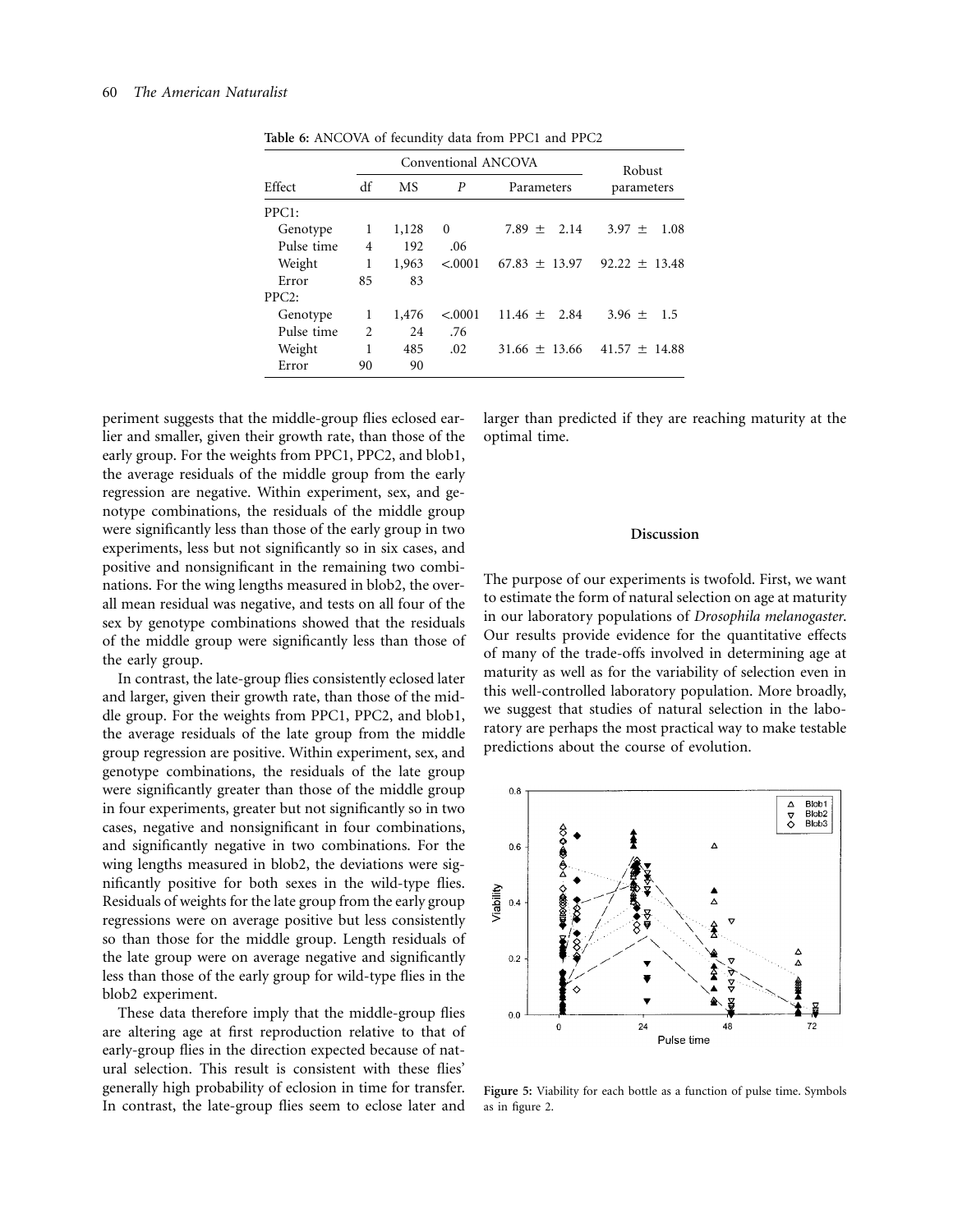

**Figure 6:** Probability of transfer of pulse flies for each bottle as a function of pulse time. Symbols as in figure 2.

## *Trade-offs Involved in Determining Age and Size at Maturity*

A major factor affecting the fitness consequences of age at maturity in the IV population is the 14-d limit to development imposed by the transfer schedule, which favors rapid development. This selection is exactly analogous to that imposed on a natural population by seasonal environments (Rowe and Ludwig 1991; Newman 1992; Nylin and Gotthard 1998). This constraint is a novel one for *D. melanogaster* populations, although the IV flies had approximately 600 generations to respond to this novel selection pressure before our experiments began. Therefore, one of the most striking results of our experiments is the high proportion of flies that eclose too late to be transferred to the subsequent generation (fig. 7) but at a size well above the minimum size a fly can be. These flies have zero fitness, which obviously would have been greater had they accelerated their development sufficiently. Presumably, there is a limit to how rapidly a fly can develop, yet our data suggest that many of those flies that missed transfer had not approached this limit.

A second potential advantage of accelerated development is the avoidance of preadult mortality. Such mortality reductions can clearly be large because <50% of the embryos eventually reach maturity for all starting times (fig. 5). The pattern of mortality we observed, which was often least at about 24 h and increased rapidly after that time, suggests that the overall mortality rate is the result of complex interactions potentially involving all immature stages. A third potential advantage of early pupation is escape from a deteriorating larval environment that may decrease adult fecundity. Our data suggest that this advantage is unlikely to be important in our population, since the timing of development had no effect on fecundity once the effect of adult size was removed.

On the other side, females derive a clear fecundity benefit from increased size (fig. 4), as expected from many previous experiments (see the first section of this article). We have therefore confirmed that the principal trade-off for females in our populations is between the additional size and fecundity that an individual may gain through further growth and the risk of not being transferred to the next generation's bottles. We also have a quantitative picture of the importance of this trade-off.

Although the costs of eclosing too late are obviously paid by large numbers of flies in our populations, the benefits of longer development are not obvious in our results. Instead of a size benefit to flies that develop longer, our data show that flies that take more time to reach maturity are smaller than more rapid developers, as has been found in many previous studies (Sang 1949*a*; Chiang and Hodson 1950; Robertson 1960; Bakker and Nelissen 1963). For flies that begin development at different times, the negative correlation of size and development time is readily explicable as the result of a decline in the quality of the environment as nutrients are consumed and waste products accumulate. In the case of flies from the same cohort, this negative correlation at first seems counterintuitive. Rowe and Ludwig (1991) and Rowe et al. (1994) have shown that a negative relationship between measures of adult quality or fecundity and age at maturity is expected when individuals face a time constraint on the transition to adulthood. As the time left in which to mature decreases, the best strategy is to increase one's willingness to give up additional growth and the adult fitness it brings in



Figure 7: Probability of transfer of pulse flies, given that they survived to adulthood, for each bottle as a function of pulse time. Symbols as in figure 2.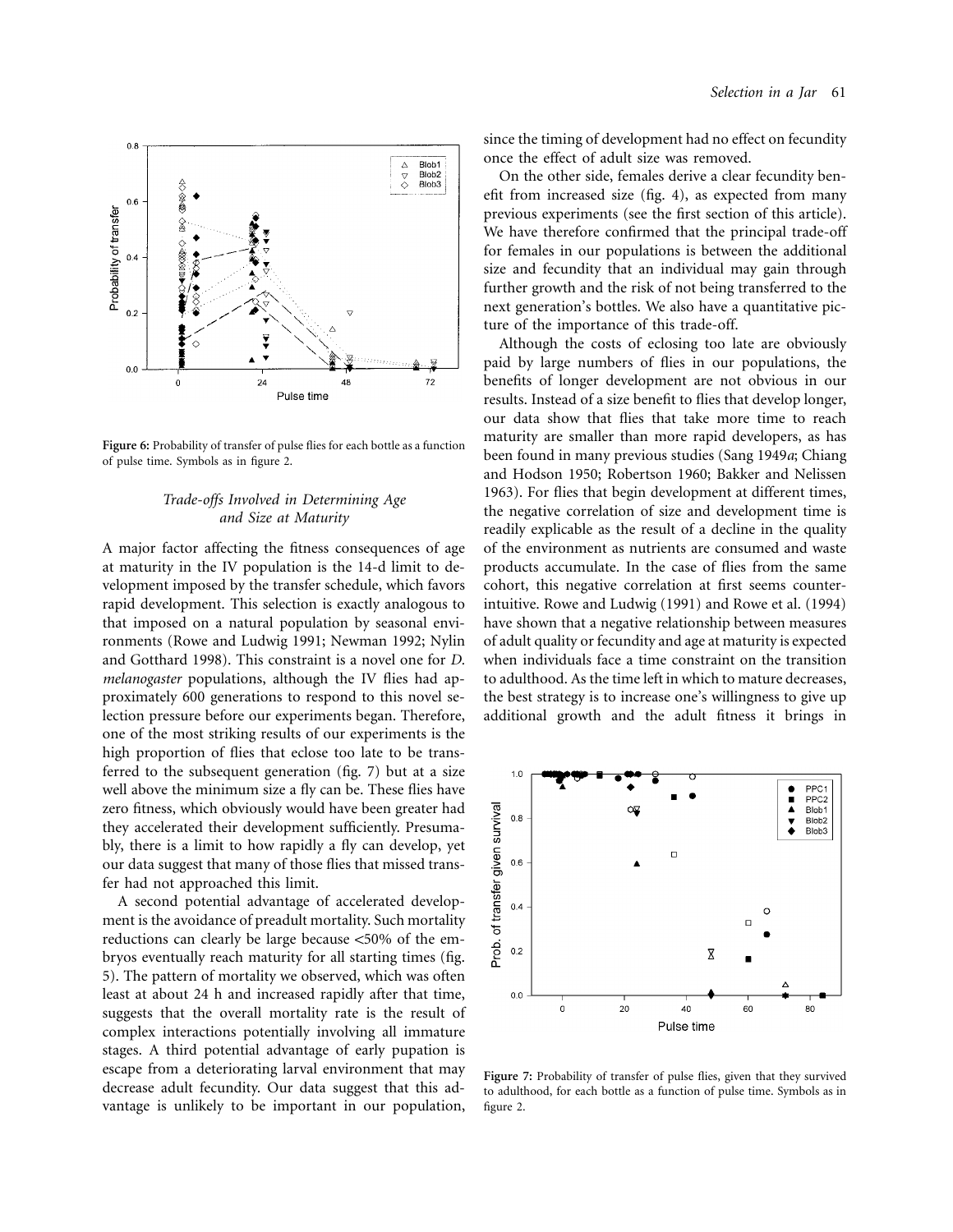exchange for the opportunity to reproduce. Thus, the negative relationship between development time and size is expected at equilibrium when individual growth rates differ, either because of the quality of the environment (as in the differences between start times) or because of the quality of individuals (as is likely to be involved in the variance in development time within cohorts).

## *Constraints and the Optimal Life History*

Ultimately we wish to make a quantitative prediction of the nature and amount of natural selection acting on these populations after 600 generations in a nearly constant environment. We have a quantitative life-history model (M. Mangel, D. Houle, and L. Rowe, unpublished data) based on these results that will be published elsewhere. This empirically based model allows us to predict selection gradients and ultimately any responses to selection that might continue to occur. Even without these quantitative predictions, however, one aspect of our results is apparently in qualitative disagreement with intuitions based on lifehistory theory: the increase in development time with starting time shown in figure 2 and the correspondingly large proportion of surviving flies that fail to eclose during the 14-d period allowed, as shown in figure 7.

This observation can be explained in a number of ways. First, the environment that the later flies experience is dictated by the earlier flies. If, as expected, selection favors a more competitive larva early in the culture, this may cause deterioration in the conditions experienced by later larvae. Such a deterioration is expected from the results of Joshi and Mueller (1996) and Santos et al. (1996), which suggest that larvae selected in crowded cultures consumed more resources but used them less efficiently. Selection on flies developing late in the culture cycle is weaker than that on earlier flies because those late flies that do make it into the next generation are smaller and likely to have very low fitness. When individuals are selected in a range of environments, the overall fitness gradient will be heavily weighted toward those environments that give the highest absolute fitness (Donohue et al. 2000). We therefore expect the response of early flies to selection to be faster than that of flies in the later time periods. Thus, the environment late in the culture could be deteriorating at a higher rate than that at which the norm of reaction can respond.

A second explanation for the fatally long development time of many flies is that the flies already develop at some maximal rate or have achieved a minimum size, and further increases in this rate are not possible. Removal of third-instar larvae from food has shown that male flies can eclose at a weight of about 0.3 mg (Sang 1949*a*; Bakker 1959, 1961). In our experiments, the vast majority of the flies eclosing in all cohorts were much heavier than this,

arguing against this explanation. However, this minimum size may be misleading, since it does not take into account the impact of size on fitness under competitive conditions. In our populations, the surface of the medium becomes liquefied, and larvae must reach down through this layer while keeping their spiracles above the surface to feed on the more nutritious part of the medium. Thus, later larvae may have to reach a larger and larger minimum size to feed effectively as the liquefied surface of the medium increases in depth. Size might also be constrained by selection on adult males, which we have not studied. For example, males might need to be a minimum size to compete for mates, and therefore males would be more willing than females to pay the costs of additional growth.

A third hypothesis is that there are no cues available to the flies that would indicate the age of the bottle and, therefore, the amount of time remaining until the next transfer. This does not seem likely, since there are a number of predictable changes during the life span of a bottle, such as the buildup of waste products (Borash et al. 1998), changes in texture or nutritional value of the medium (Gordon and Sang 1941), increases in the number and sizes of competitor larvae, and so on. A more plausible version of this hypothesis is that flies are not capable of responding to those cues that are available.

These possible sources of constraint on the optimal norm of reaction suggest additional experiments. For example, the timing of male mating success could have profound effects on male life history, as could adult mortality. One of the principal kinds of environmental variation present in the IV populations is variation in density. Investigation of fitness trade-offs at the low end of the range of densities would indicate whether genotype-density interactions are potentially important and perhaps responsible for the apparent suboptimal state of these populations at high density. The power of the approach we have laid out here is that all of these questions, as well as a host of others, can be addressed using our methods.

# *Implications for* Drosophila *Laboratory Selection Experiments*

The study of natural selection in the laboratory can help to interpret the results of experimental evolution experiments in *D. melanogaster*. For example, Promislow and Tatar (1998) have suggested that much of the response of *Drosophila* populations to selection for delayed senescence (e.g., Luckinbill et al. 1984; Rose 1984; Zwaan et al. 1995*b*; Partridge et al. 1999) may have resulted from the purging of late-acting mutations that have accumulated since the time of domestication. Our results lend credence to this idea because adult flies more than a few days old make no contribution to fitness. The majority of flies eclose  $<4$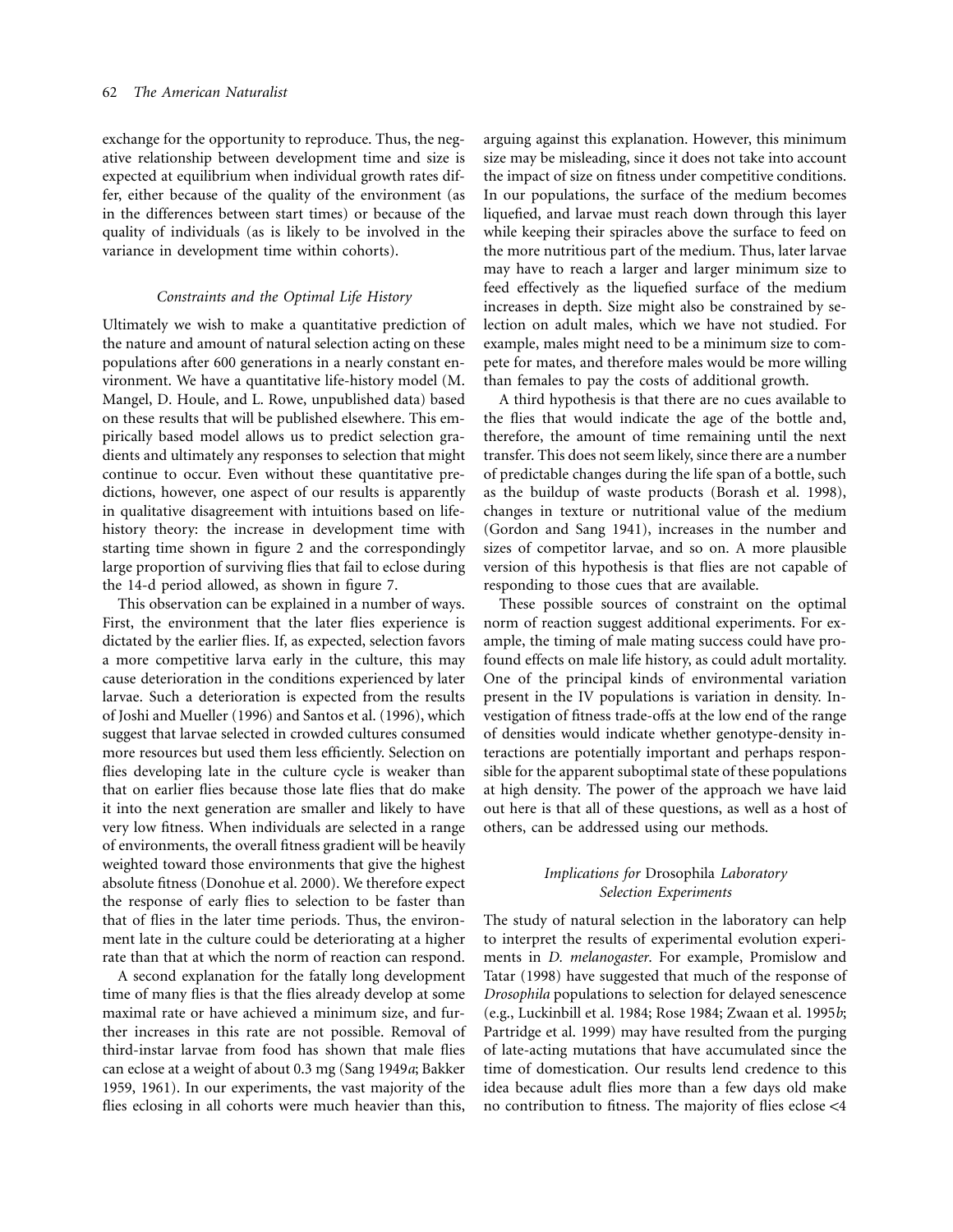

**Figure 8:** Norm of reaction for body size as a function of development time. In each experiment, the regression of body size on development time for the earliest cohorts of experimental flies (pulse time  $<$ 6 h) is shown by the solid line. The dashed line shows the regression for flies in the middle cohorts (pulse times between 18 and 30 h). The range of the development times in each of these cohorts is that covered by solid or dashed lines; dotted lines extrapolate these regressions to longer development times. Solid circles show the means for the early cohort; solid squares show that for the middle cohort. Triangles show the individual (or group) estimates of size for flies eclosing from all pulse times later than 30 h.

d before transfer to fresh bottles, and successful reproduction declines to near 0 within 48 h of transfer.

Borash et al. (1998) recently presented evidence for a genetic polymorphism related to culture age in a set of populations maintained at very high densities. The evidence for this polymorphism is from a one-generation selection experiment for long and short development time, replicated over five populations of *D. melanogaster* main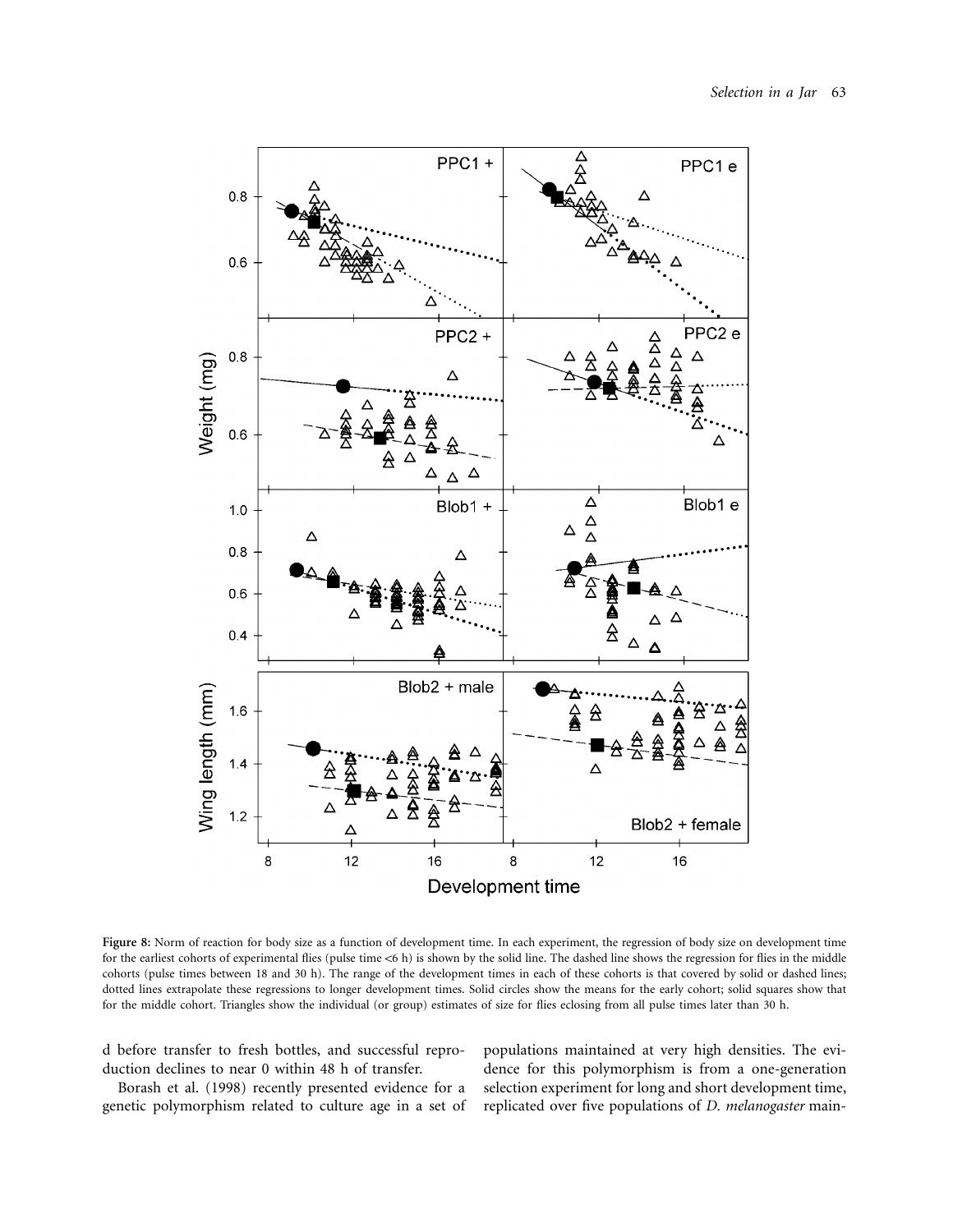tained at high density and five at low density. The resulting late-selected lines from the high-density populations had significantly higher larval viability than any of the other lines, while the feeding rate of the early high-density populations was higher than those from the other populations. We think that it is unlikely that an analogous polymorphism is present in our populations. We have shown that variation in realized growth, development, and mortality rates is continuous rather than discrete. Moreover, the rate of decline in conditions varies considerably among cultures and even within a generation so that each genotype is likely to find itself in an array of environments. These are conditions that would promote plasticity rather than polymorphism. Borash et al. (1998) also made the liberal assumption that all mating takes place within the two "environments" of rapid and late developing flies. Modeling of similar cases makes it clear that the parameter space where a stable polymorphism results is markedly reduced under more realistic assumptions about gene flow (Curtsinger et al. 1994; Prout 1999).

## *Natural Selection in the Laboratory*

In the first section of this article, we asserted that the study of natural selection in a laboratory setting may provide us with the opportunity to test the relationship between natural selection and adaptation. Our studies of natural selection support this contention, since our results show a detailed and consistent picture of natural selection on age at maturity in our population, which can be used as the basis for predictions about future changes.

We have encountered two related criticisms of this idea. First, some claim that the nature of selection in the lab is understood a priori and that detailed study of selection itself is unnecessary. We answer with two examples. Although we could obviously predict a priori that selection would favor reproduction early in the 14-d culture period, we were surprised that success would decline from a maximum for eggs laid at 24 h to near 0 only 24 h later. Even robust general predictions can benefit from quantitative refinement. We were also surprised to find evidence that viability was maximized for flies beginning development 24 h after a bottle was initiated. This unexpected result could lead to important insights about evolution in our population if confirmed by further research.

Another argument against the view that natural selection is already well understood in the laboratory points to the many examples where different outcomes result from slight alterations in selective regime, particularly with regard to "indirect" responses to selection (Harshman and Hoffmann 2000). Excellent examples are the studies of the evolution of senescence in *D. melanogaster*. Studies yield inconsistent "indirect" responses to selection for some

traits, such as fecundity early in life (e.g., Partridge et al. 1999). In the case of early fecundity, some controversy has resulted, as has a great deal of increasingly careful experimental work aimed at understanding the causes of this inconsistency. One potential cause is unintentional selection; in cases like this, direct study of actual selection gradients of the traits involved would clearly be helpful.

A second criticism of the relevance of studies of natural selection in a laboratory population is that selection in the lab is likely to be so simple that it has little relevance to natural selection in the field. This issue is a serious one and clearly makes laboratory populations poor models for some questions, as are all model systems. The IV population has been insulated from macro- and micropredation and from abiotic stresses for 25 yr, a potential set of selective forces that virtually all natural populations experience. However, selection in the IV population captures essential features of many selection regimes whose effects we do not yet understand. For example, we have clearly demonstrated conflicting selection on aspects of the life history in our population. The effects of such conflicts in evolution are of perennial interest. Similarly, the environment of the IV population captures important sources of environmental variation both within generations (as the environment deteriorates) and among generations (in offspring density). Our population is called on to evolve a norm of reaction for age at maturity very different from that of a wild population, making accessible a host of general questions, such as that of plasticity versus polymorphism and the degree to which phenotypes can be fine-tuned by selection.

We believe that the marriage of the study of natural selection with studies of experimental populations will prove a powerful technique whose applicability will ultimately extend beyond evolution in a bottle.

## **Acknowledgments**

We thank S. Weinstein for her capable assistance in carrying out these experiments. She was assisted by S. Carvalho, N. Keyghobadi, B. Morikawa, and C. Wright. C. Goodnight, A. Joshi, and an anonymous reviewer provided helpful comments on the manuscript. The Natural Sciences and Engineering Research Council provided financial support.

# **Literature Cited**

Arnold, S. J. 1992. Constraints on phenotypic evolution. American Naturalist 140(suppl.):S85–S107.

Ashburner, M. 1989. *Drosophila*: a laboratory handbook. Cold Spring Harbor Library, Cold Spring Harbor, N.Y.

Bakker, K. 1959. Feeding period, growth, and pupation in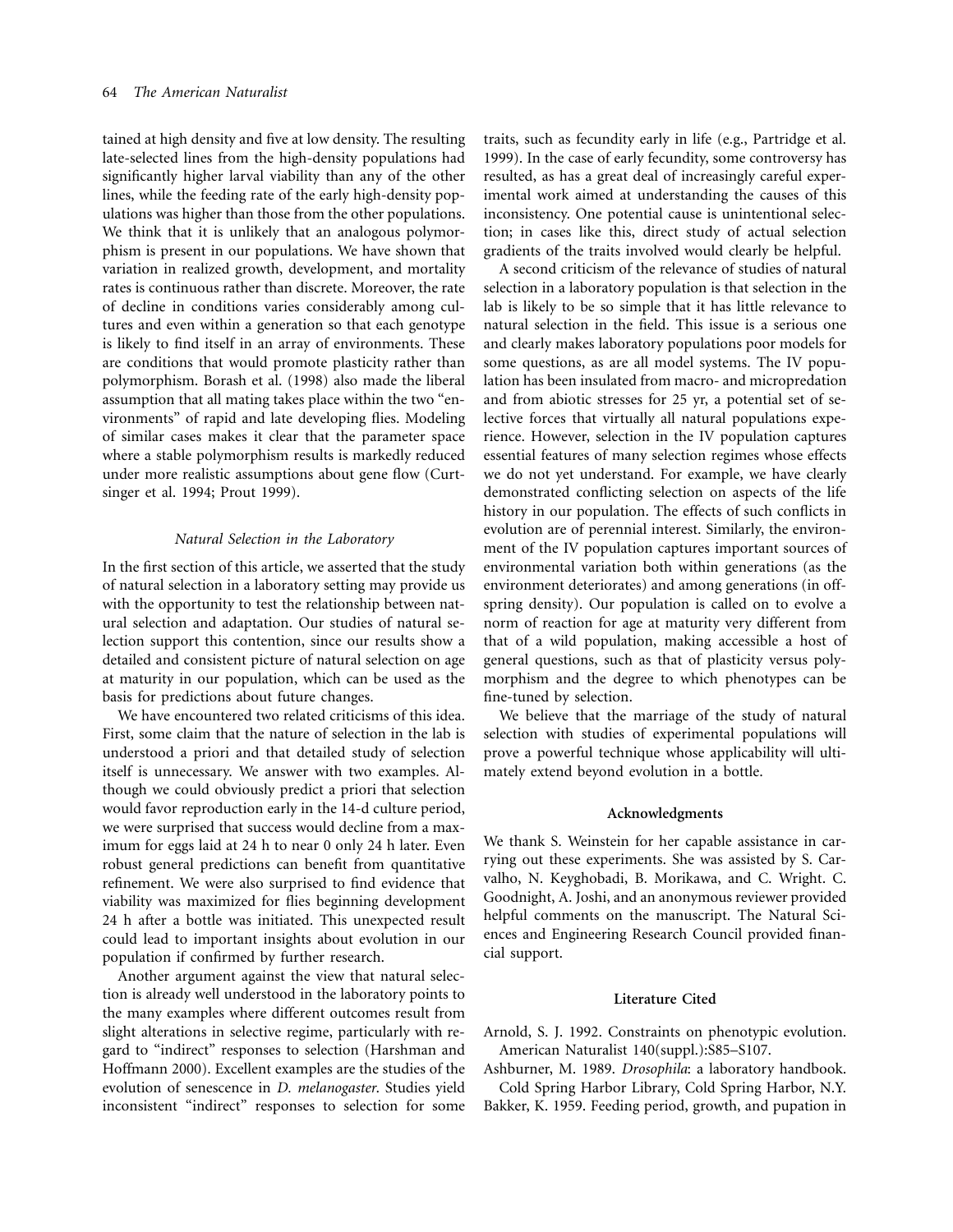larvae of *Drosophila melanogaster*. Entomologia Experimentalis et Applicata 2:171–186.

- ———. 1961. An analysis of factors which determine the success in competition for food among larvae of *Drosophila melanogaster*. Archives Neerlandaises de Zoologie 14:200–281.
- ———. 1969. Selection for rate of growth and its influence on competitive ability of larvae of *Drosophila melanogaster*. Netherlands Journal of Zoology 19:541–595.
- Bakker, K., and F. X. Nelissen. 1963. On the relations between the duration of the larval and pupal period, weight and diurnal rhythm in emergence in *Drosophila melanogaster*. Entomologia Experimentalis et Applicata 6:37–52.
- Bennett, A. F., K. M. Dao, and R. E. Lenski. 1990. Rapid evolution in response to high-temperature selection. Nature 346:79–81.
- Borash, D. J., A. G. Gibbs, A. Joshi, and L. D. Mueller. 1998. A genetic polymorphism maintained by natural selection in a temporally varying environment. American Naturalist 151:148–156.
- Campbell, D. R. 1996. Evolution of floral traits in a hermaphroditic plant: field measurements of heritabilities and genetic correlations. Evolution 50:1442–1453.
- Charlesworth, B., and D. Charlesworth. 1985. Genetic variation in recombination in *Drosophila*. I. Responses to selection and preliminary genetic analysis. Heredity 54: 71–83.
- Chiang, H. C., and A. C. Hodson. 1950. An analytical study of population growth in *Drosophila melanogaster*. Ecological Monographs 20:173–206.
- Curtsinger, J. W., P. M. Service, and T. Prout. 1994. Antagonistic pleiotropy, reversal of dominance, and genetic polymorphism. American Naturalist 144:210–228.
- Donohue, K., D. Meesiqua, D. H. Pyle, M. S. Heschel, and J. Schmitt. 2000. Evidence of adaptive divergence in plasticity: density and site-dependent selection on shade-avoidance responses in *Impatiens capensis*. Evolution 54:1956–1968.
- Dudley, S. A. 1996*a*. Differing selection on plant physiological traits in response to environmental water availability. Evolution 50:92–102.

-. 1996*b*. The response to differing selection on plant physiological traits: evidence for local adaptation. Evolution 50:103–110.

- Endler, J. A. 1986. Natural selection in the wild. Princeton University Press, Princeton, N.J.
- Frankham, R., and D. A. Loebel. 1992. Modeling conservation genetics problems using captive *Drosophila* populations: rapid genetic adaptation to captivity. Zoo Biology 11:333–342.
- Gordon, C., and J. H. Sang. 1941. The relation between nutrition and exhibition of the gene "Antennaless"

(*Drosophila melanogaster*). Proceedings of the Royal Society of London B, Biological Sciences 130:151–184.

- Grant, P. R., and B. R. Grant. 1995. Predicting microevolutionary responses to directional selection on heritable variation. Evolution 49:241–251.
- Harshman, L. G., and A. A. Hoffmann. 2000. Laboratory selection experiments using *Drosophila*: what do they really tell us? Trends in Ecology & Evolution 15:32–36.
- Houle, D. 2000. Characters as the units of evolutionary change. Pages 109–140 *in* G. P. Wagner, ed. The character concept in evolutionary biology. Academic Press, New York.
- Joshi, A., and L. D. Mueller. 1996. Density-dependent natural selection in *Drosophila*: tradeoffs between larval food acquisition and utilization. Evolutionary Ecology 10:463–474.
- Joshi, A., W.-P. Wu, and L. D. Mueller. 1998*a*. Densitydependent natural selection in *Drosophila*: adaptation to adult crowding. Evolutionary Ecology 12:363–376.
- Joshi, A., W. A. Oshiro, J. Shiotsugu, and L. D. Mueller. 1998*b*. Short- and long-term effects of environmental urea on fecundity in *Drosophila melanogaster*. Journal of Biosciences 23:279–283.
- King, R. C., and J. H. Sang. 1958. Modification of oogenesis in *Drosophila melanogaster*. Drosophila Information Service 32:131–133.
- Kingsolver, J. G., H. E. Hoekstra, J. M. Hoekstra, D. Berrigan, S. N. Vignieri, C. E. Hill, A. Hoang, P. Gibert, and P. Beerli. 2001. The strength of phenotypic selection in natural populations. American Naturalist 157: 245–261.
- Kondrashov, A. S., and D. Houle. 1994. Genotypeenvironment interactions and the estimation of the genomic mutation rate in *Drosophila melanogaster*. Proceedings of the Royal Society of London B, Biological Sciences 258:221–227.
- Lande, R. 1979. Quantitative genetic analysis of multivariate evolution applied to brain : body size allometry. Evolution 33:402–416.
- Latter, B. D. H., and J. C. Mulley. 1995. Genetic adaptation to captivity and inbreeding depression in small laboratory populations of *Drosophila melanogaster*. Genetics 139:255–266.
- Losos, J. B., K. I. Warheit, and T. W. Schoener. 1997. Adaptive differentiation following experimental island colonization in *Anolis* lizards. Nature 387:70–73.
- Losos, J. B., D. A. Creer, D. Glossip, R. Goellner, A. Hampton, G. Roberts, N. Haskell, P. Taylor, and J. Ettling. 2000. Evolutionary implications of phenotypic plasticity in the hindlimb of the lizard *Anolis sagrei*. Evolution 54: 301–305.
- Luckinbill, L. S., R. Arking, M. G. Clare, W. C. Cirocco,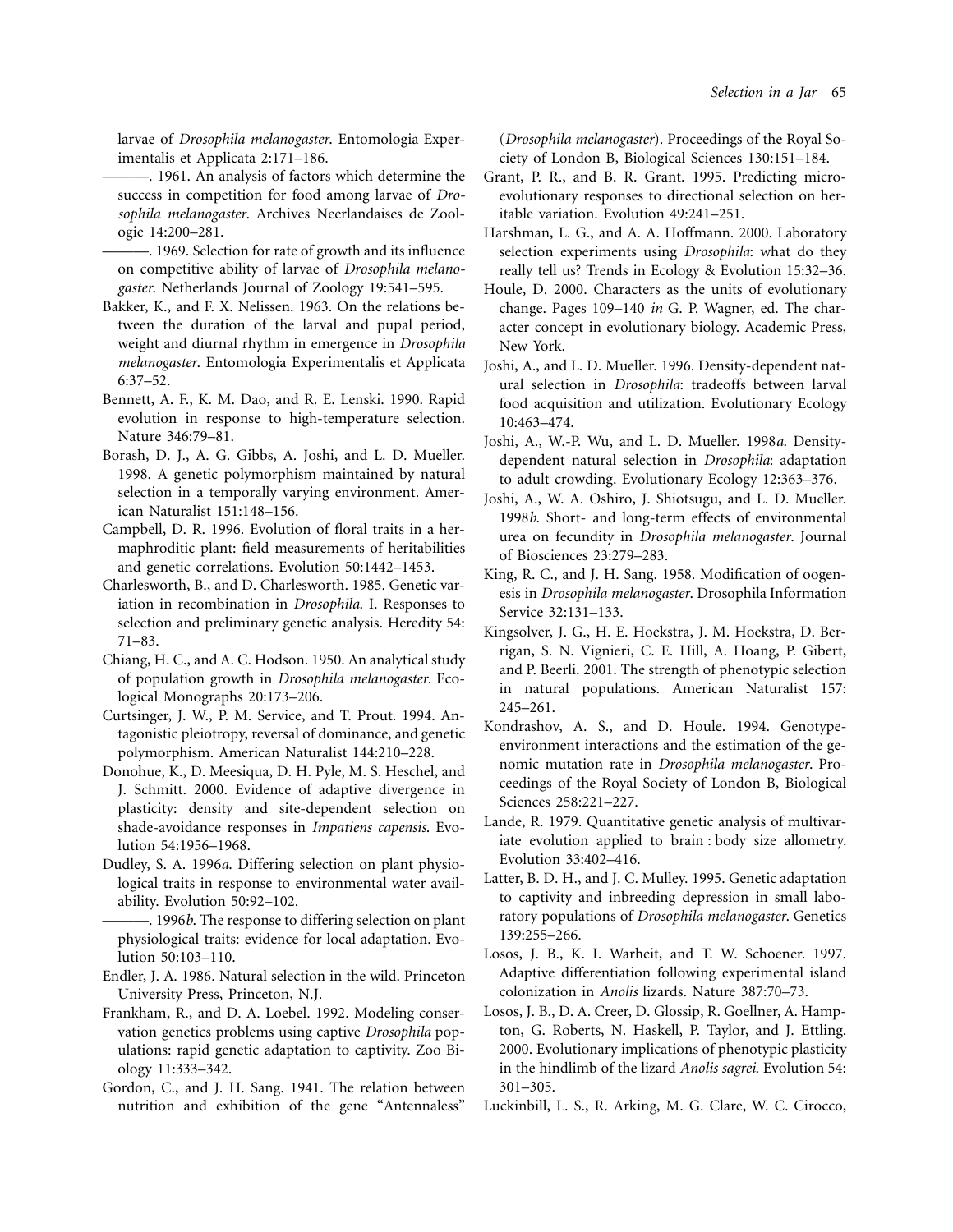and S. A. Buck. 1984. Selection for delayed senescence in *Drosophila melanogaster*. Evolution 38:996–1003.

- Milani, R., and D. Palenzona. 1957. Hatched larvae in the uterus of *Drosophila melanogaster*. Drosophila Information Service 31:135.
- Miller, R. S. 1964. Larval competition in *Drosophila melanogaster* and *D. simulans*. Ecology 45:132–148.
- Mueller, L. D., P. Guo, and F. J. Ayala. 1991. Density dependent natural selection and trade-offs in life history traits. Science (Washington, D.C.) 253:433–435.
- Newman, R. A. 1992. Adaptive plasticity in amphibian metamorphosis: what type of phenotypic variation is adaptive, and what are the costs of such plasticity? BioScience 42:671–678.
- Nunney, L. 1996. The response to selection for fast larval development in *Drosophila melanogaster* and its effect on adult weight: an example of a fitness trade-off. Evolution 50:1193–1204.
- Nylin, S., and K. Gotthard. 1998. Plasticity in life-history traits. Annual Review of Entomology 43:63–83.
- Partridge, L., A. Hoffmann, and J. S. Jones. 1987. Male size and mating success in *Drosophila melanogaster* and *D. pseudoobscura* under field conditions. Animal Behavior 35:468–476.
- Partridge, L., N. Prowse, and P. Pignatelli. 1999. Another set of responses and correlated responses to selection on age at reproduction in *Drosophila melanogaster*. Proceedings of the Royal Society of London B, Biological Sciences 266:255–261.
- Price, T. D., P. R. Grant, H. L. Gibbs, and P. T. Boag. 1984. Recurrent patterns of natural selection in a population of Darwin's finches. Nature 309:787–789.
- Promislow, D. E. L., and M. Tatar. 1998. Mutation and senescence: where genetics and demography meet. Genetica 102/103:299–314.
- Prout, T. 1999. How well does opposing selection maintain variation? Pages 157–181 *in* R. S. Singh and C. B. Krimbas, eds. Evolutionary genetics: from molecules to morphology. Cambridge University Press, Cambridge.
- Reznick, D. N., M. J. Butler, F. H. Rodd, and P. Ross. 1996*a*. Life-history evolution in guppies (*Poecilia reticulata*). VI. Differential mortality as a mechanism for natural selection. Evolution 50:1651–1660.
- Reznick, D. N., F. H. Rodd, and M. Cardenas. 1996*b*. Lifehistory evolution in guppies (*Poecilia reticulata*: Poeciliidae). IV. Parallelism in life-history phenotypes. American Naturalist 147:319–338.
- Reznick, D. N., F. H. Shaw, F. H. Rodd, and R. G. Shaw. 1997. Evaluation of the rate of evolution in natural populations of guppies (*Poecilia reticulata*). Science (Washington, D.C.) 275:1934–1937.
- Robertson, F. W. 1960. The ecological genetics of growth

in *Drosophila*. I. Body size and development time on different diets. Genetical Research 1:288–304.

- Roff, D. 1981. On being the right size. American Naturalist 118:405–422.
- Rose, M. R. 1984. Laboratory evolution of delayed senescence in *Drosophila melanogaster*. Evolution 38: 1004–1010.
- Rose, M. R., T. J. Nusbaum, and A. K. Chippindale. 1996. Laboratory evolution: the experimental wonderland and the Cheshire cat syndrome. Pages 221–241 *in* M. R. Rose and G. V. Lauder, eds. Adaptation. Academic Press, San Diego, Calif.
- Rowe, L., and D. Ludwig. 1991. Size and timing of metamorphosis in complex life cycles: time constraints and variation. Ecology 72:413–427.
- Rowe, L., D. Ludwig, and D. Schluter. 1994. Time, condition, and the seasonal decline of avian clutch size. American Naturalist 143:698–722.
- Sang, J. H. 1949*a*. The ecological determinants of population growth in a *Drosophila* culture. III. Larval and pupal survival. Physiological Zoology 22:183–202.
- ———. 1949*b*. The ecological determinants of population growth in a *Drosophila* culture. IV. The significance of successive batches of larvae. Physiological Zoology 22: 202–210.
- Santos, M. 1996. Apparent directional selection of body size in *Drosophila buzzatii*: larval crowding and male mating success. Evolution 50:2530–2535.
- Santos, M., D. J. Borash, A. Joshi, N. Bounlutay, and L. D. Mueller. 1996. Density dependent natural selection in *Drosophila*: evolution of growth rate and body size. Evolution 51:420–432.
- Schluter, D., and J. N. M. Smith. 1986*a*. Genetic and phenotypic correlations in a natural population of song sparrows. Biological Journal of the Linnean Society 29: 23–36.
- -. 1986*b*. Natural selection on beak and body size in the song sparrow. Evolution 40:221–231.
- Sgrò, C. M., and L. Partridge. 2000. Evolutionary responses of the life history of wild-caught *Drosophila melanogaster* to two standard methods of laboratory culture. American Naturalist 156:341–353.
- Stern, D. L. 2000. Perspective: evolutionary developmental biology and the problem of variation. Evolution 54: 1079–1091.
- Stratton, D. A. 1994. Genotype-by-environment interactions for fitness of *Erigeron annuus* show fine-scale selective heterogeneity. Evolution 48:1607–1618.
- Travisano, M., J. A. Mongold, A. F. Bennett, and R. F. Lenski. 1995. Experimental tests of the role of adaptation, chance, and history in evolution. Science (Washington, D.C.) 267:87–90.